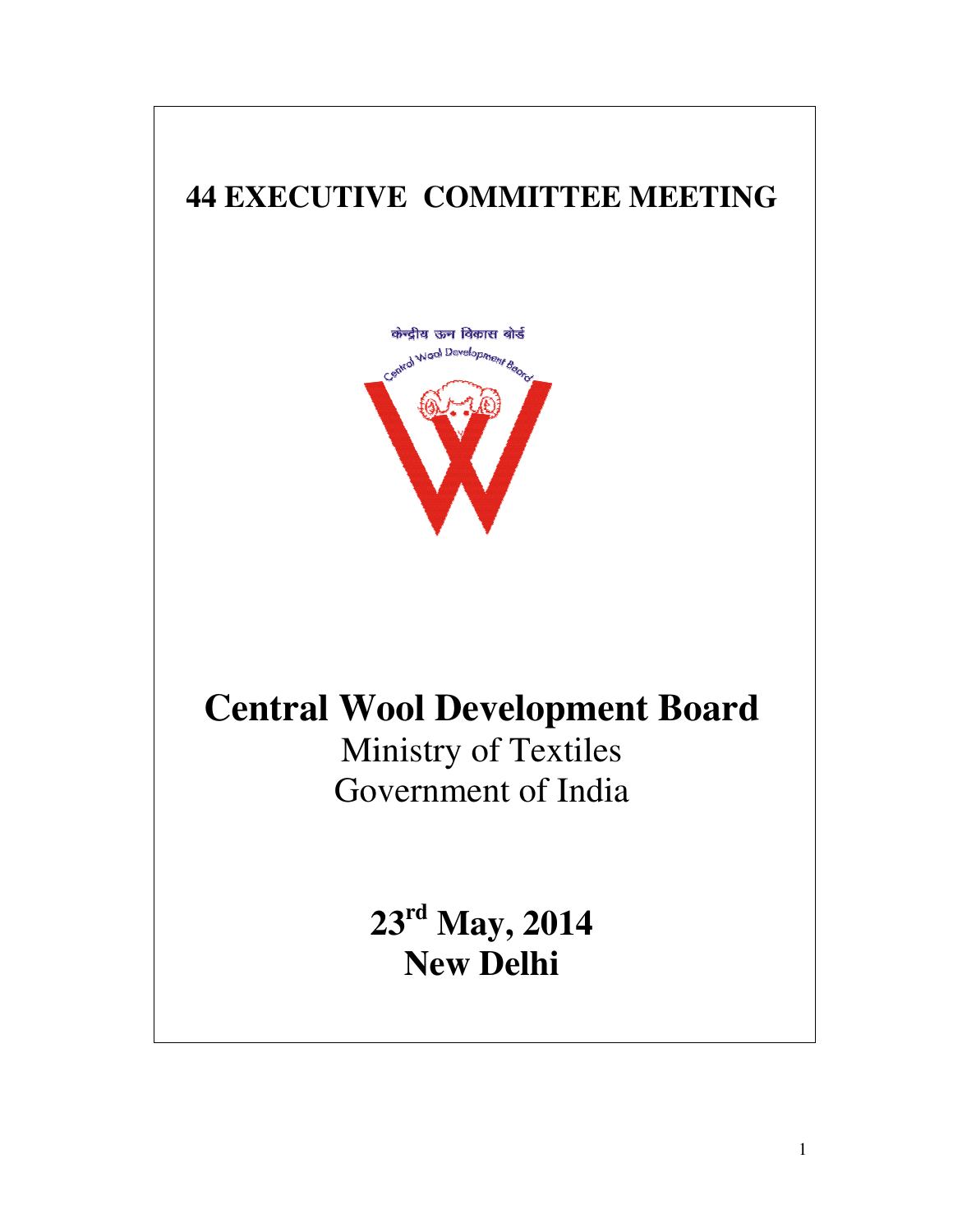# AGENDA ITEMS FOR 44<sup>th</sup> EXECUTIVE COMMITTEE MEETING OF CENTRAL WOOL DEVELOPMENT BOARD TO BE HELD ON 23<sup>rd</sup> MAY, 2014 AT 3.00 P.M. AT UDYOG BHAWAN, NEW DELHI.

| S.<br>No.      | Agenda item                                                                                                                                                                                           | Page<br>No. |
|----------------|-------------------------------------------------------------------------------------------------------------------------------------------------------------------------------------------------------|-------------|
|                |                                                                                                                                                                                                       |             |
| $\mathbf{1}$   | Confirmation of minutes of the $43rd$ meeting of the<br>Executive Committee held on 26 <sup>th</sup> Dec., 2013 at Jaipur.                                                                            | 3           |
| $\overline{2}$ | Action Taken Report on the decisions of the 43 <sup>rd</sup><br>meeting of the Executive Committee.                                                                                                   | 3           |
| 3              | Discussion and approval of pending project proposals as<br>recommended by $24^{th}$ & $25^{th}$ meetings of the Project<br>Committee of CWDB held on $2^{nd}$ & $20^{th}$ May, 2014,<br>respectively. |             |
|                | Any other item with the permission of the Chair                                                                                                                                                       |             |

# List of Annexure

| Annex. No. | Page No.  |
|------------|-----------|
|            | $10 - 23$ |
| Н          | $24 - 28$ |
| Ш          | $29 - 31$ |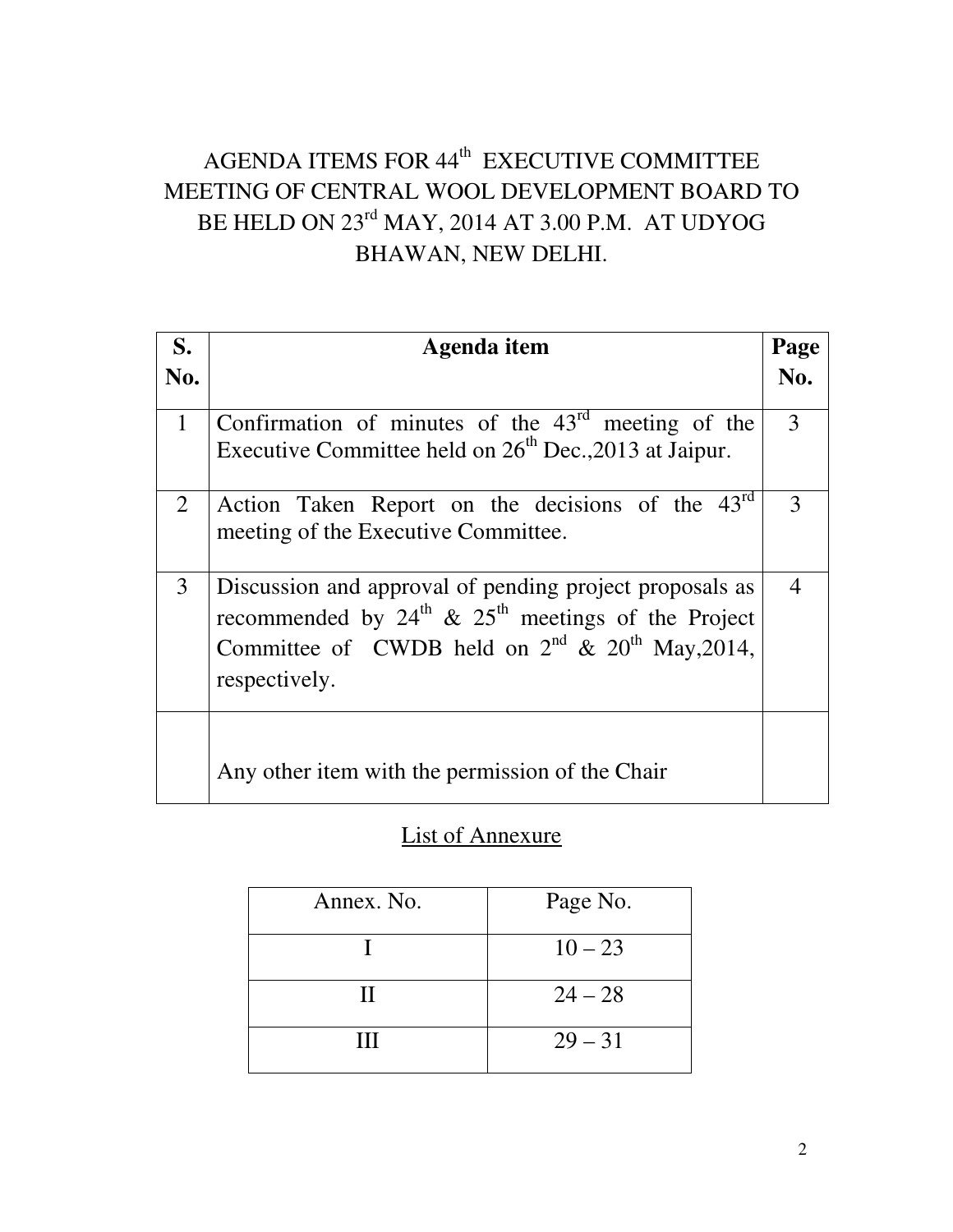# **AGENDA ITEM FOR 44th EXECUTIVE COMMITTEE MEETING OF CWDB TO BE HELD ON 23rd MAY, 2014 AT NEW DELHI.**

# **1. Confirmation of the minutes of the 43rd meeting of the Executive Committee held on 26th Dec.,2013 at Jaipur.**

The  $43<sup>rd</sup>$  Meeting of the Executive Committee of the CWDB was held on  $26<sup>th</sup>$  Dec., 2013 at Jaipur. Copy of minutes of the meeting is enclosed as **Annexure-I** for perusal. **(Page No. 10 to 23 ).** Since no comment was received from any member, the minutes may be confirmed.

# **2. Action taken report on the decisions of 43rd meeting of the Executive Committee of the Board.**

| <b>SN</b>      | <b>Decisions</b>                                                                                                                                                                                                                                                                                                                                             | <b>Action taken</b>                                                                                                                                                               |
|----------------|--------------------------------------------------------------------------------------------------------------------------------------------------------------------------------------------------------------------------------------------------------------------------------------------------------------------------------------------------------------|-----------------------------------------------------------------------------------------------------------------------------------------------------------------------------------|
| $\mathbf{1}$   | Diversion of MPEC fund to other The Board has submitted draft SFC<br>component under PWDS through the<br>SFC meeting. LAHDC Leh should<br>submit a detailed component wise<br>justification for funds required under Scheme (PWDS) along with some<br>strengthening of existing breeding farm<br>and fodder bank\farm for placing<br>before Wool Board/ SFC. | Memo to MOT for diversion of<br>MPEC fund of Rs. 6 Crore under<br>Pashmina Wool Development<br>modification under Sheep & Wool<br>Improvement Scheme.                             |
| $\overline{2}$ | D.O. letters to be sent to States whose<br>progress<br>Maharashtra, UP, AP and Karnataka have also been issued by MOT.<br>under SWIS requesting them to<br>expedite utilization of funds as per<br>norms.                                                                                                                                                    | The CWDB has issued DO letters to<br>is slow, specially concerned organizations and letters                                                                                       |
| 3              | Write letters to State Govts. and other<br>stakeholders regarding facilities being<br>made available at the wool testing<br>laboratories to be upgraded with the<br>help of WRA at Bikaner & Kullu.                                                                                                                                                          | The CWDB issued letters to all<br>stakeholders intimating testing<br>facilities and new equipments<br>installed at the Laboratories at<br>Bikaner, Kullu (CWDB) & Thane<br>(WRA). |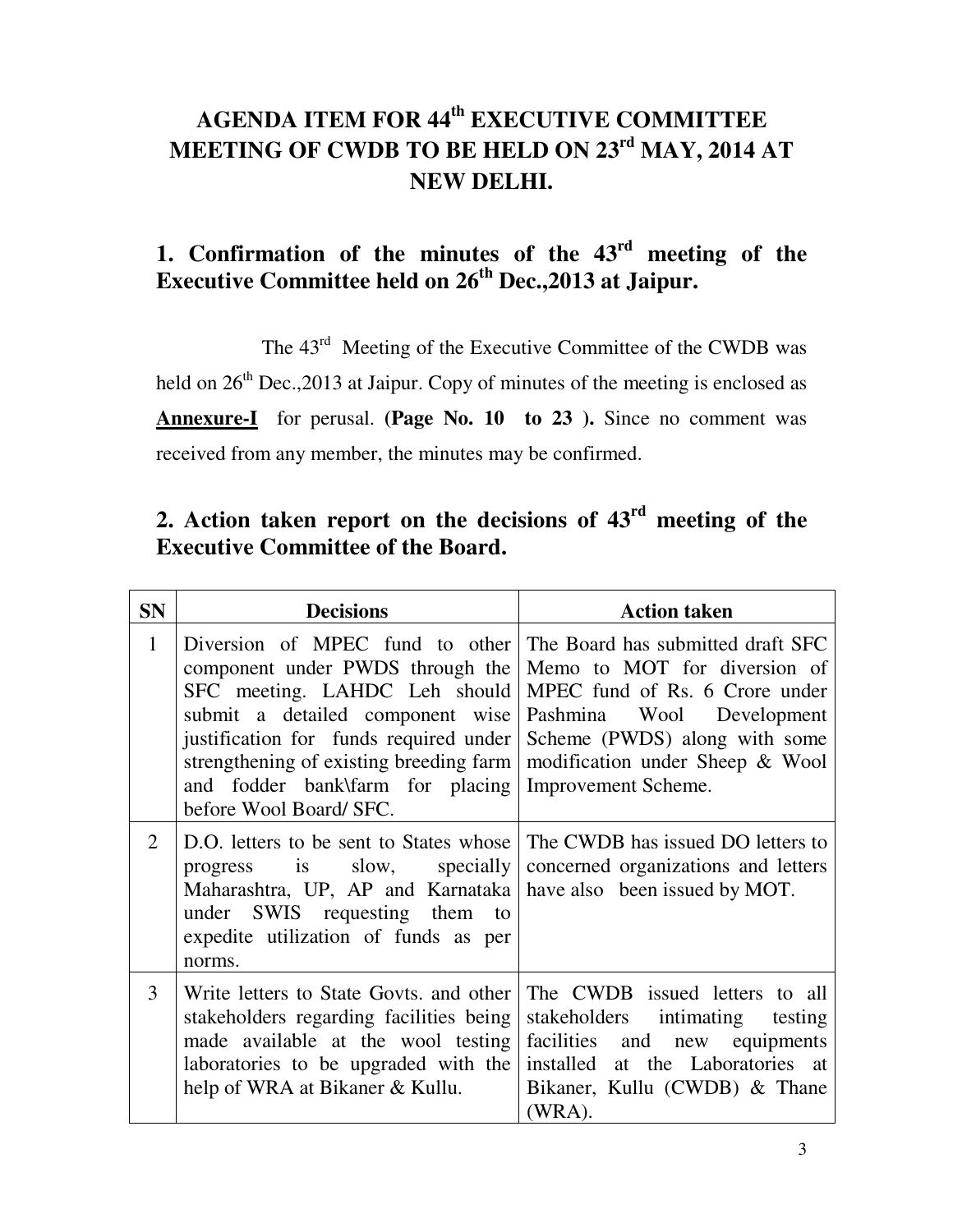| $\overline{4}$ | Two projects approved under Angora<br>Wool Development Scheme<br>in<br>Manipur State.                                                                                                                  | The Board has sanctioned both the<br>projects under Angora<br>Wool<br>Development in Manipr State and<br>funds have also been released.                                                                          |
|----------------|--------------------------------------------------------------------------------------------------------------------------------------------------------------------------------------------------------|------------------------------------------------------------------------------------------------------------------------------------------------------------------------------------------------------------------|
| 5              | Sanctioning of Short Term Training<br>Products<br>Programme in<br>Woolen<br>Manufacturing under HRD Scheme in<br>Manipur State.                                                                        | The Board has issued sanction order<br>for short term training programme<br>in Manipur State.                                                                                                                    |
| 6              | Projects approved under Sheep & Wool<br>Improvement Scheme (SWIS) in U.P.,<br>Gujarat, H.P. & J. & K. States.                                                                                          | The Board has issued sanction<br>orders under SWIS (except J&K<br>State) for implementation of the<br>projects during FY 2013-14 $\&$<br>2014-15.                                                                |
| $\overline{7}$ | To organize Seminar/Workshop in<br>association with CSWRI for Sheep and<br>Wool Development at CSWRI,<br>Avikanagar in Feb., 2014 to sensitize<br>the State Govt. on various issues<br>(including AI). | The CWDB in association with<br>CSWRI has organized the meeting<br>17-02-2014 at Avikanagar<br>on<br>Institute to sensitize the State Govt.<br>on various issues (including AI).                                 |
| 8              | Sanctioning of projects under Quality<br>Processing of Wool Scheme<br>for<br>sheep<br>procurement<br>of<br>shearing<br>CSWRI, J. $&$<br>machines<br>K.,<br>to<br>Karnataka & Maharashtra States.       | The Board has issued Sanctioned<br>Orders for procurement of sheep<br>shearing machines in favour of<br>CSWRI,<br>J&K<br>Sheep<br>Board,<br>Sheep<br>Maharashtra<br>Board<br>$\&$<br>Karnataka State Sheep Corp. |

## **3. Discussion and approval of pending project proposals as recommended by 24th & 25th meetings of the Project Committee of the Board held on 2nd & 20th May, 2014, respectively.**

The  $24<sup>th</sup>$  &  $25<sup>th</sup>$  Project Committee meetings of the CWDB were held on  $2^{nd}$  &  $20^{th}$  May, 2014 respectively at Jodhpur and examined project proposals received under  $12<sup>th</sup>$  Plan schemes of Board. The Project Committee recommended following proposals under different schemes of the Board for implementation during FY 2014-15 & 2015-16 for approval of the Executive Committee, as under :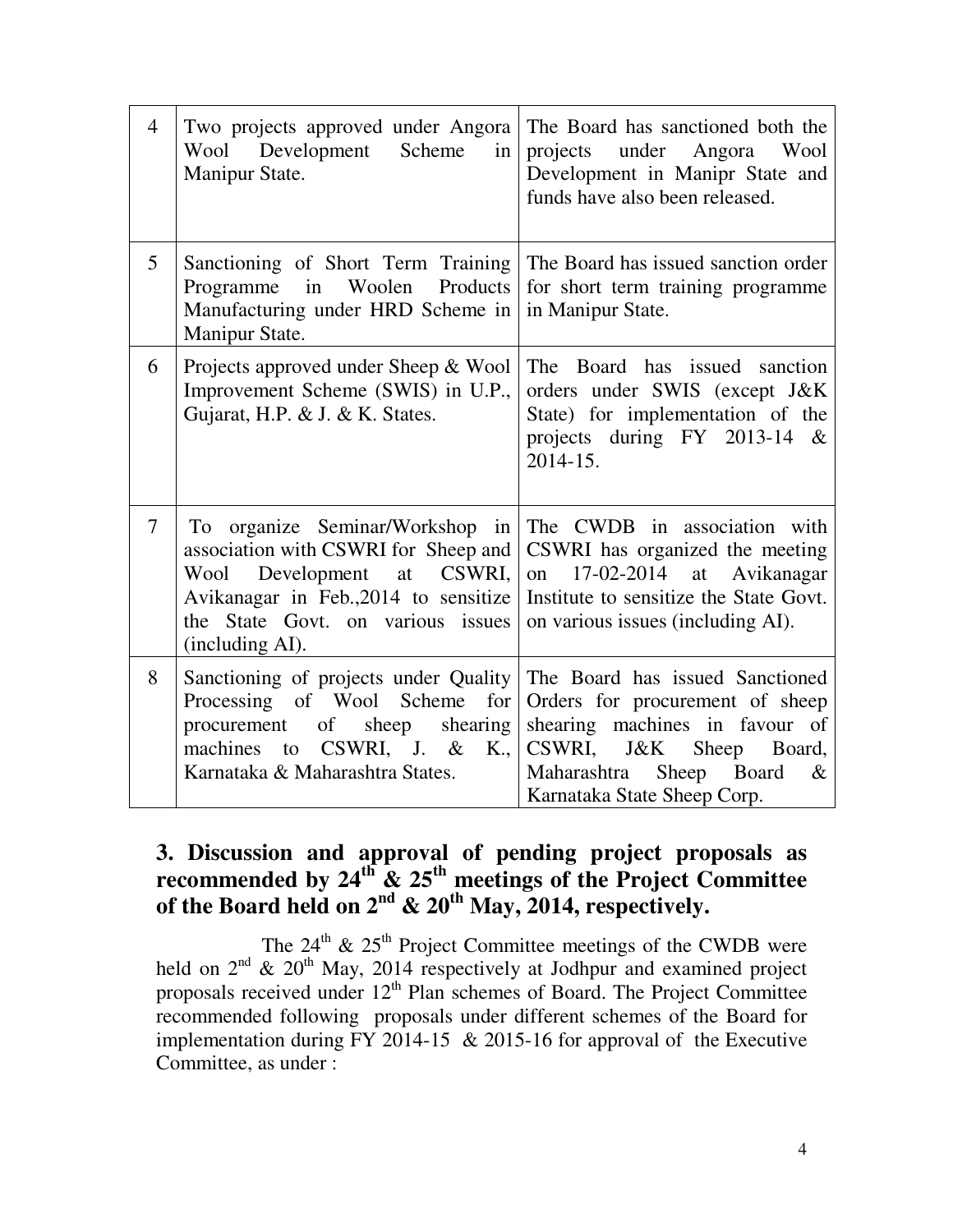#### **I. Name of Scheme: Sheep & Wool Improvement Scheme (SWIS)**

| Total            | Project       |      | <b>Recommendation of Project Committee</b>                                                                       |
|------------------|---------------|------|------------------------------------------------------------------------------------------------------------------|
| project cost     | Physical unit |      |                                                                                                                  |
| per<br><b>as</b> |               |      |                                                                                                                  |
| proposal         |               |      |                                                                                                                  |
| 309<br>Rs.       | 1.50          | lakh | Recommended to provide financial assistance for health care and                                                  |
| lakh for 2       | sheep         | (3)  | overhead expenses except the ongoing project area to avoid the                                                   |
| years            | projects each |      | duplicity for $1.50$ lakh sheep for 3 projects of $0.50$ sheep per                                               |
|                  | of 0.50 lakh  |      | project.                                                                                                         |
|                  | sheep)        |      | The financial assistance shall be as $-$                                                                         |
|                  |               |      | 1-Health care @ Rs.18/sheep / year- Rs.18X1.50 lakh= Rs.27.00                                                    |
|                  |               |      | lakhs for FY2014-15 and Rs.27.00 lakh for FY2015-16                                                              |
|                  |               |      | 2-Purchase of 250 Rams- Rs.12.50 lakh                                                                            |
|                  |               |      | 3- Overhead expenses @ Rs.5/sheep for 1.50 lakh sheep=<br>Rs.7.50 for FY2014-15 and Rs. 7.50 lakh for FY2015-16. |
|                  |               |      | Total-81.50 lakhs for FY 2014-15 and 2015-16                                                                     |

#### **A. Karnataka Sheep & Wool Development Corp. Ltd., Banglore**

#### B. **Uttarakhand Sheep & Wool Development Board, Dehradun**:

| Total project | Project /   | <b>Recommendation of Project Committee</b>                                                                                                                                            |
|---------------|-------------|---------------------------------------------------------------------------------------------------------------------------------------------------------------------------------------|
| cost as per   | Physical    |                                                                                                                                                                                       |
| proposal      | unit        |                                                                                                                                                                                       |
| Rs. 136.40    | $1.50$ lakh | Recommended to provide financial assistance for health care and                                                                                                                       |
| lakh for 3    | sheep       | overhead expenses (except the ongoing project area to avoid the                                                                                                                       |
| years         |             | duplicity) for 1.50 lakh sheep                                                                                                                                                        |
|               |             | 1-Health care @ Rs.18/sheep / year- Rs.18X1.50 lakh= Rs.27.00<br>lakhs for $FY2014-15$                                                                                                |
|               |             | 2. Strengthening of breeding Farm Pithora Garh/Bagheshwar at cost<br>of Rs. 20 Lakhs.                                                                                                 |
|               |             | 2- Overhead expenses $\omega$ Rs.5/sheep for 1.50 lakh sheep= Rs.7.50 for<br>FY2014-15                                                                                                |
|               |             | 3- Training Program/ Camp for basic Sheep Husbandry training in<br>sheep Husbandry ( $\overline{\text{Cost@ } \text{Rs}.0.40}$ lakh per training)=Rs.8.00 lakh (<br>under HRD Scheme) |
|               |             | Total – Rs.62.50 lakh                                                                                                                                                                 |
|               |             |                                                                                                                                                                                       |
|               |             | The IA shall submit district wise sheep population to be covered                                                                                                                      |
|               |             | under the project.                                                                                                                                                                    |
| 12.50<br>Rs.  | $250$ stud  | 25 <sup>th</sup> Project Committee recommended provision of Rs. 12.50 lakhs                                                                                                           |
| lakhs         | rams        | for distribution of 250 rams @ Rs. 5,000/- under Breed Improvement                                                                                                                    |
|               |             | as additional component under SWIS project of 1.50 lakh sheep.                                                                                                                        |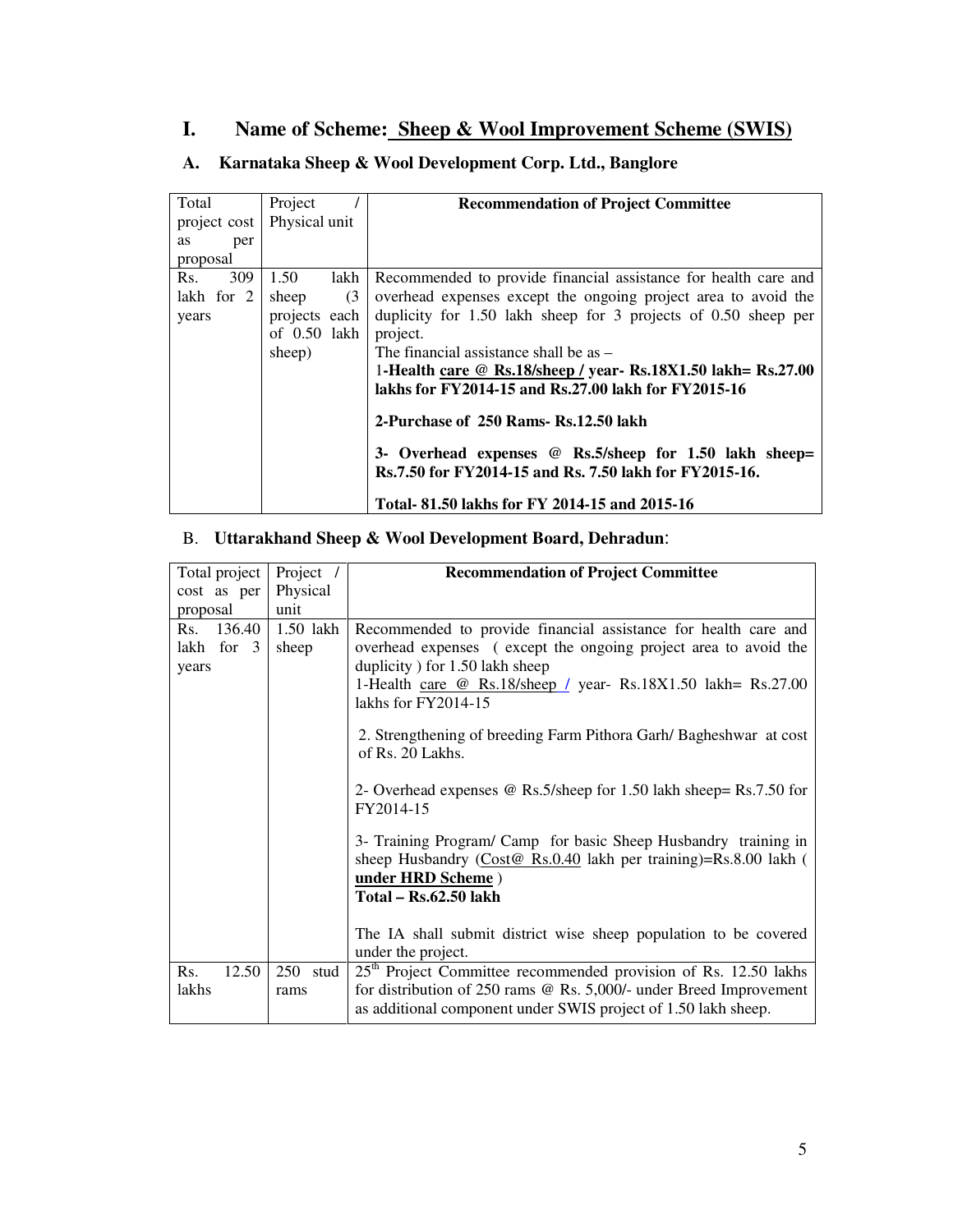| Total                 | Project     | <b>Recommendation of Project Committee</b>                                                                      |
|-----------------------|-------------|-----------------------------------------------------------------------------------------------------------------|
| project cost Physical |             |                                                                                                                 |
|                       |             | $\sqrt{Rs\ 25\ 1akhs\sqrt{1.5}}$ Provision of The 25 <sup>th</sup> Project Committee recommended procurement of |
| $\omega$              | Rs. stud    | rams 500 stud rams under SWIS project with financial                                                            |
| $5,000/-$             |             | under Breed   allocation of Rs. 25 Lakhs as additional component                                                |
| ram.                  | Improvement | under existing SWIS project of 4 lakh sheep sanctioned in                                                       |
|                       |             | 2013-14.                                                                                                        |

#### **C. H.P. State Wool Procurement & Mkt. Fed., Shimla**

#### **D. -Rajasthan Livestock Development Board, Jaipur**

| Name<br>$\sigma$ | Project     | Project       | Recommendation of Project Committee         |
|------------------|-------------|---------------|---------------------------------------------|
| implementing     | cost as per | Physical unit |                                             |
| agency           | proposal    |               |                                             |
| Rajasthan        | Rs. 35.70   | Strengthening | PC members agreed with the proposal and     |
| Livestock        | laksh       | of one Sheep  | recommend to sanction Rs. 20 Lakhs as per   |
| Development      |             | Breeding Farm | scheme guidelines. It shall not be used for |
| Board, Jaipur    |             | at Fathepur.  | repairs of quarters as mentioned in the     |
|                  |             |               | proposal.                                   |

#### **E.- Ladakh Autonomous Hill Development Council, Kargil**

|                  | Total project cost   Project / Physical unit | Recommendation of Project Committee                      |
|------------------|----------------------------------------------|----------------------------------------------------------|
| as per proposal  |                                              |                                                          |
|                  | Demanded Rs.   0.50 lakh eligible sheep      | As 42 <sup>nd</sup> EC meeting has already approved feed |
|                  | 377 lakhs but as for Feed Supplement         | supplement to 50,000 sheep of Kargil area with           |
| per Rs. 135 lakh |                                              | grant of Rs. $135$ lakhs. (Rs. $3/- X$ 90 days X         |
| only             |                                              | 50,000 sheep) therefore no action is required now.       |

#### **II.** Name of Scheme : Angora Wool Development Scheme

#### **i. Deptt. of Animal Husbandry & Veterinary, Govt. of Nagaland**

| Name of Scheme                               | Total project cost       | Recommendation of Project Committee                     |
|----------------------------------------------|--------------------------|---------------------------------------------------------|
|                                              |                          |                                                         |
| Mini<br>under  <br>farm                      |                          | Demanded Rs. 19.37 PC recommended the project of 1 Mini |
| Angora<br>Wool                               | <b>lakhs</b>             | angora farm for 10 families with the                    |
| <b>Development Scheme</b>                    |                          | financial assistance as per the scheme norms            |
|                                              |                          | of CWDB.                                                |
| GPC & Training Centre   Rs. 27.446 lakh (GPC |                          | PC recommended the project of GPC,                      |
| under Angora Wool                            | $4.906 + 10.00$ lakh for | processing machine and training center                  |
| <b>Development Scheme</b>                    | machine $\&$ 12.54 lakh  | with the financial assistance as per the                |
|                                              | for Training)            | scheme norms of CWDB.                                   |

Note : Representative from State Govt. Shall be invited to attend the Executive Committee meeting to explain feasibility of the project.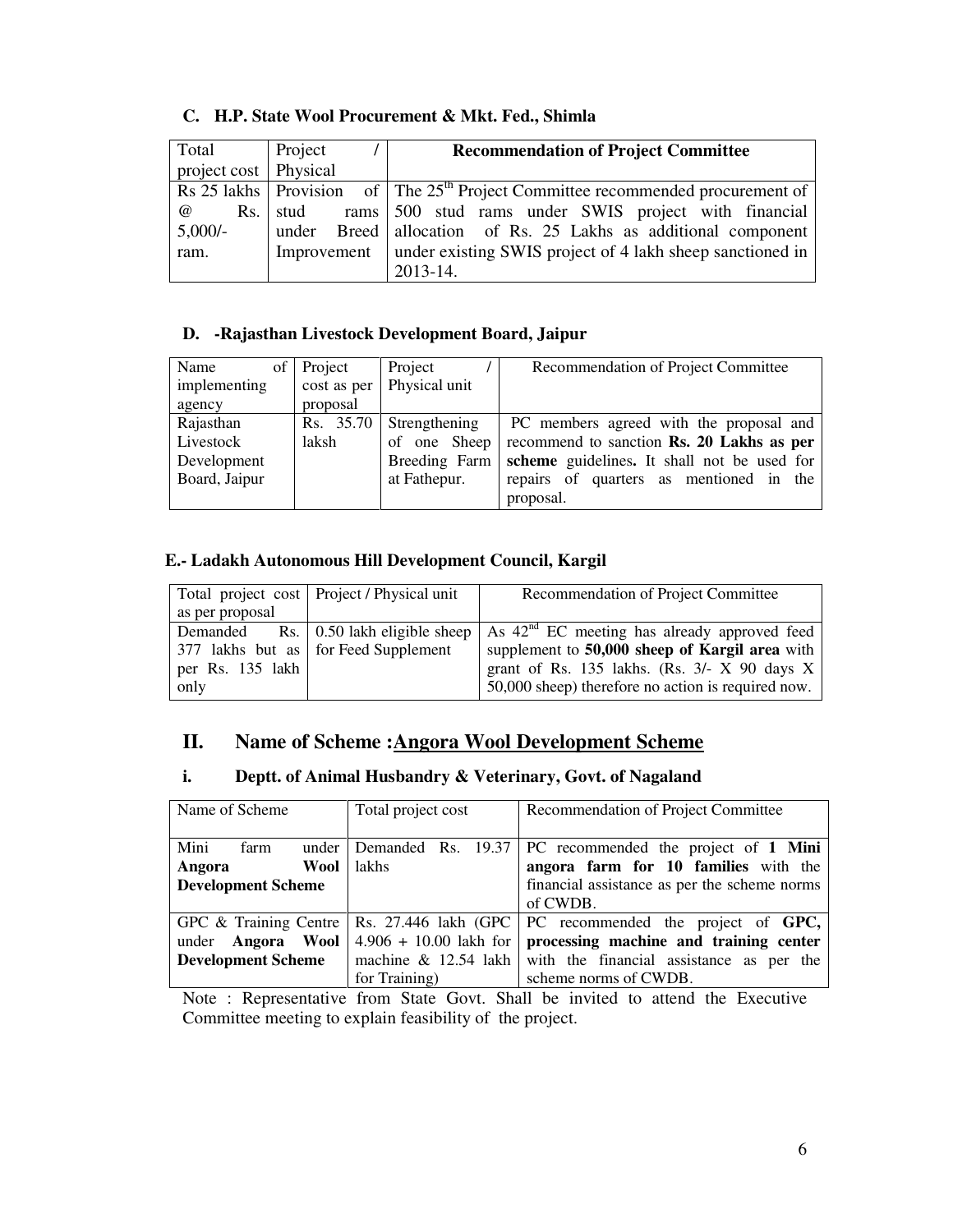### **III. Name of Scheme: HRD & Promotional Activities under IWIDP**

| Total project   Project / Physical |             | Recommendation of Project Committee                                                              |
|------------------------------------|-------------|--------------------------------------------------------------------------------------------------|
| cost                               | unit        |                                                                                                  |
|                                    |             | Rs. 4.0 Lakh   4 Short term   24 <sup>th</sup> Project Committee (PC) recommended these training |
|                                    |             | to train 40   Training In AI   program with financial <b>assistance of Rs. 4.0 Lakhs</b> for AI  |
| persons                            | technique s | training.                                                                                        |

#### **i. Central Sheep and Wool Research Institute , Avikanagar**.

#### **ii. CWDB - Procurement of OFDA for Wool Testing Lab at Bikaner & Kullu and Gloss meter (Luster Meter)**

| Total<br>project cost                                                                      | Project<br>Physical<br>unit<br>proposed                                                      | Recommendation of Project Committee                                                                                                                                                                                                                                                                                                                                                                                                                                                                                                                                                                                                                                                  |
|--------------------------------------------------------------------------------------------|----------------------------------------------------------------------------------------------|--------------------------------------------------------------------------------------------------------------------------------------------------------------------------------------------------------------------------------------------------------------------------------------------------------------------------------------------------------------------------------------------------------------------------------------------------------------------------------------------------------------------------------------------------------------------------------------------------------------------------------------------------------------------------------------|
| Rs.<br>260<br>lakhs<br>for<br>two labs of<br><b>CWDB</b><br>at<br>Bikaner<br>$\&$<br>Kullu | Optical<br>Fibre<br>Diameter<br>Analyzer<br>(OFDA)-4000<br>and Gloss meter<br>(Luster Meter) | 25 <sup>th</sup> Project Committee recommended to procure Optical<br>Fibre Diameter Analyzer (OFDA)-4000 equipment and Gloss<br>meter (Luster Meter) for Bikaner and Kullu Labs with<br>total procurement cost of RS. 2.60 Crs.<br>These equipments will be procured, installed<br>and<br>commissioned by WRA, Thane.<br>Procurement of Optical Fibre Diameter Analyzer (OFDA)-<br>4000 equipment to test fibre diameter and length and<br>Gloss meter (Luster Meter) for Wool Testing Centre<br>Bikaner and Weaving and Designing Training Centre,<br>Kullu. Gloss meter is an equipment for measuring luster<br>of wool which is an essential property to decide price of<br>wool. |

#### **ii, Rajasthan Livestock Development Board, Jaipur**

| Total                   | Project / Physical unit | Recommendation of Project Committee                         |
|-------------------------|-------------------------|-------------------------------------------------------------|
| project cost   proposed |                         |                                                             |
| per<br><b>as</b>        |                         |                                                             |
| proposal                |                         |                                                             |
| Rs.                     | Training                | programme   The PC recommended training programme with cost |
| $60,000/$ -             | for<br>Sheep $\vert$    | of Rs. 60,000 to train 30 shepherds at Raj. State           |
|                         | management              | Livestock Management & Training Institute, Jaipur           |
|                         | techniques              | for five days duration.                                     |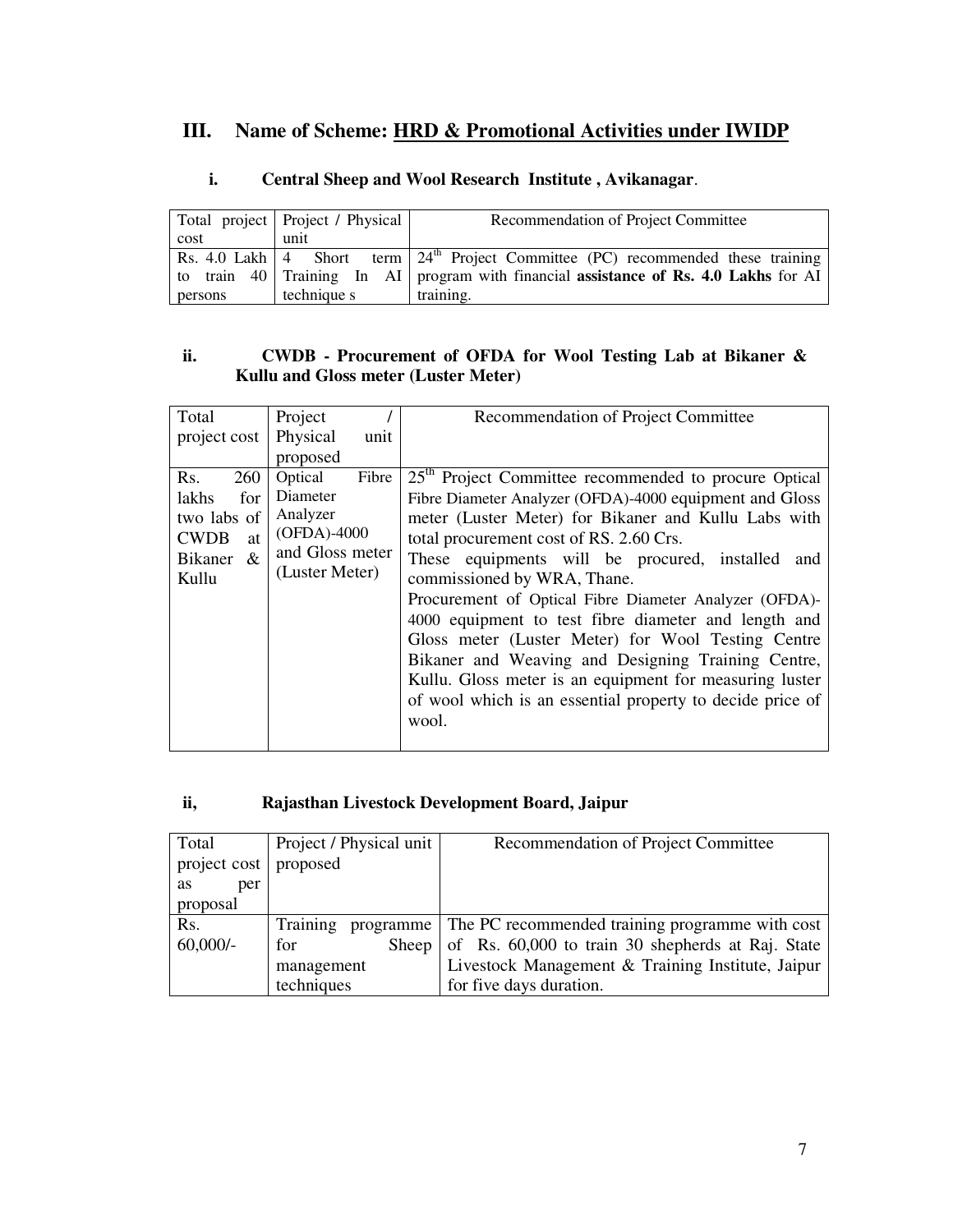#### **iii. Sher-e-Kashmir University of Agriculture Science & Technology of Kashmir (SKUAST-K), Srinagar**

| Total project Project |               | Recommendation of Project Committee                                 |
|-----------------------|---------------|---------------------------------------------------------------------|
| cost as per           | Physical unit |                                                                     |
| proposal              | proposed      |                                                                     |
| Contribution          |               | To sponsor $2 \mid$ The PC recommended to contribute Rs. 4 lakhs to |
| of Rs. 6 lakhs        | days Seminar  | organize Seminar in association with SKUAST-K                       |
|                       | in month of   | Srinagar & CSWRI on "Challenges and opportunity in                  |
|                       | Nov.2014.     | small ruminant Production vis-à-vis Perspectives of Wool            |
|                       |               | and other Specialty Fibers Production, Processing and               |
|                       |               | Marketing".                                                         |
|                       |               | SKUAST-K Srinagar would also invite all members of                  |
|                       |               | Governing Body of CWDB and will make stay                           |
|                       |               | arrangement and local transportation.                               |

### **IV. Name of Scheme : Quality Processing of Wool (CFC)**

### **i**. **H.P. State Wool Procurement & Mkt. Fed. Ltd., Shimla**

| project<br>Total         | Project / Physical | Recommendation of Project Committee                       |
|--------------------------|--------------------|-----------------------------------------------------------|
| per<br><b>as</b><br>cost | unit               |                                                           |
| proposal                 |                    |                                                           |
| Rs. 50 lakhs             | 10 Sheep Shearing  | PC recommended to procure 10 new sheep shearing           |
|                          | with<br>Machines   | machine with accessories with the financial assistance as |
|                          | accessories.       | below-                                                    |
|                          |                    | 1. Sheep shearing plant with flexible drive-8.00 lakh     |
|                          |                    | 2. Flexible Drive(20) - Rs. 4.00 lakh                     |
|                          |                    | 3. Hand pieces (20)-Rs. 7.60 lakh                         |
|                          |                    | $4$ .Combs $(600 \text{ nos})$ -Rs.9.60 lakh              |
|                          |                    | 5. Cutters (1200) - Rs. 6.00 lakh                         |
|                          |                    | 6. Grinder Unit $(5)$ -Rs. $5.00$ lakh                    |
|                          |                    | Total- Rs.40.20 lakh. Other Items are consumables and     |
|                          |                    | be procured by the Implementing Agencies at their         |
|                          |                    | own.                                                      |

#### **ii. Gujarat Sheep & Wool Development Corp. Ltd., Gandhinagar**

| Total        | Project / Physical unit | Recommendation of Project Committee                                     |  |  |
|--------------|-------------------------|-------------------------------------------------------------------------|--|--|
| project cost |                         |                                                                         |  |  |
| Rs.          |                         | 15 10 Sheep Shearing PC recommended to procure 10 new sheep shearing    |  |  |
| lakhs        | <b>Machines</b>         | with   <b>machine</b> with accessories with the financial assistance of |  |  |
|              | accessories.            | Rs.15.00 lakh                                                           |  |  |

#### **iii. Animal Husbandry Deptt., Govt. of U.P., Lucknow**

| Total        |    |     | project   Project / Physical | Recommendation of Project Committee                                          |  |  |
|--------------|----|-----|------------------------------|------------------------------------------------------------------------------|--|--|
| cost         | as | per | unit                         |                                                                              |  |  |
| proposal     |    |     |                              |                                                                              |  |  |
| Rs. 50 lakhs |    |     |                              | 2 Sheep Shearing   PC did not recommend providing funds for the repairing of |  |  |
|              |    |     | <b>Machines</b>              | with   old shearing machines, emery paper, diesel and kit etc                |  |  |
|              |    |     | accessories.                 | Total Funds shall not be more than Rs. 10 Lakhs for                          |  |  |
|              |    |     |                              | purchasing of two new sheep shearing machine along                           |  |  |
|              |    |     |                              | with accessories.                                                            |  |  |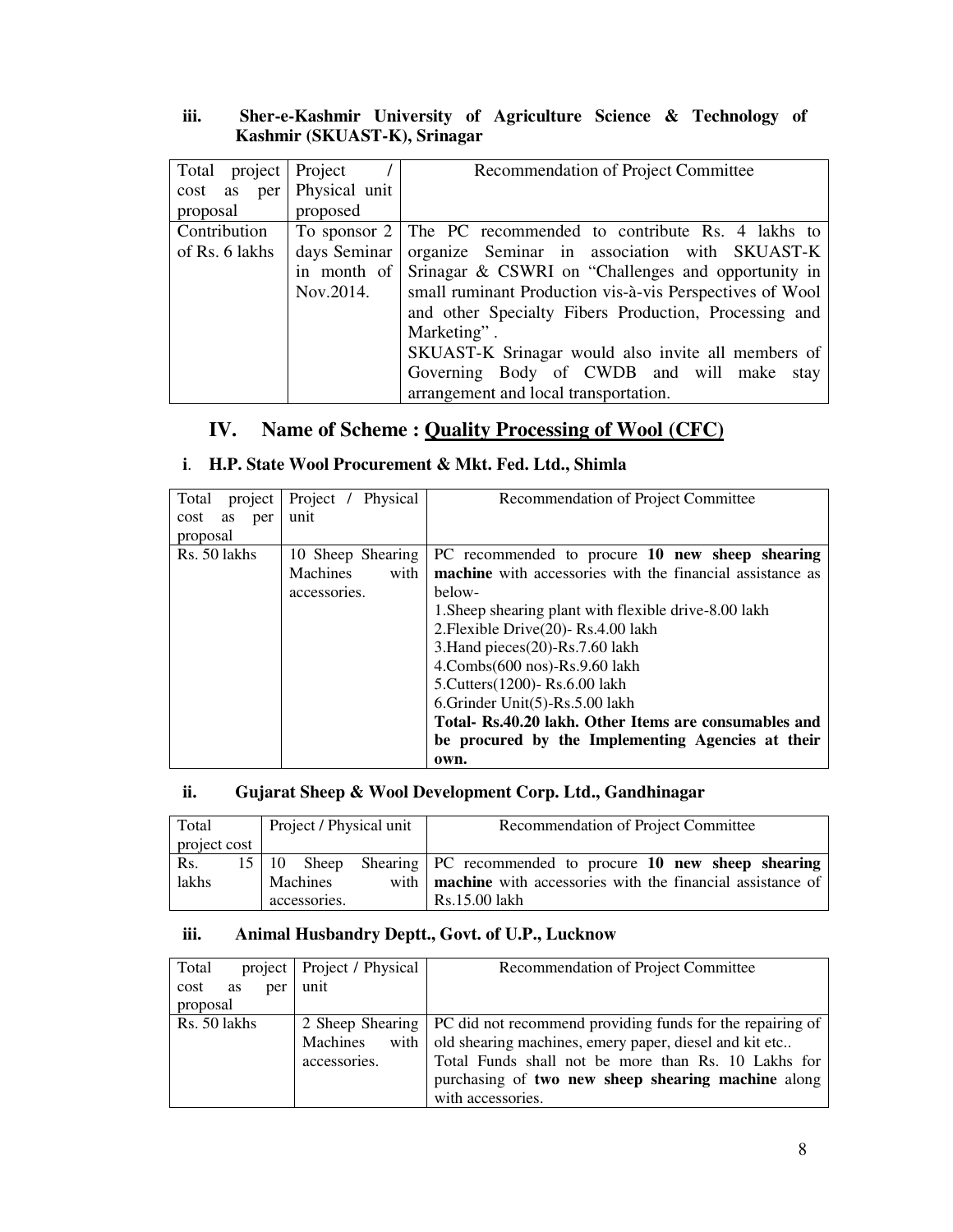| Total            | Project / Physical                    | Recommendation of Project Committee                                         |
|------------------|---------------------------------------|-----------------------------------------------------------------------------|
| project cost     | unit                                  |                                                                             |
| <b>as</b><br>per |                                       |                                                                             |
| proposal         |                                       |                                                                             |
| Rs.              |                                       | 10   2 Sheep Shearing   The $25th$ PC recommended Rs. 10 lakhs (approx.) to |
| lakhs            | Machines                              | with   procure two sheep shearing machines with accessories                 |
|                  | accessories<br>$\sqrt{2}$<br>$\alpha$ | & 2 generators as fresh proposal for $12th$ Plan scheme.                    |
|                  | generators                            | RLDB shall refund unspent balance amount of 11 <sup>th</sup>                |
|                  |                                       | Plan under SWIS to CWDB.                                                    |

**iv. Rajasthan Livestock Development Board, (RLDB) Jaipur** 

Copies of minutes of  $24<sup>th</sup>$  &  $25<sup>th</sup>$  Project Committee meeting are enclosed herewith as **Annexure- II & III,** (Page No. 24 to 28 & 29 to 31) respectively for perusal.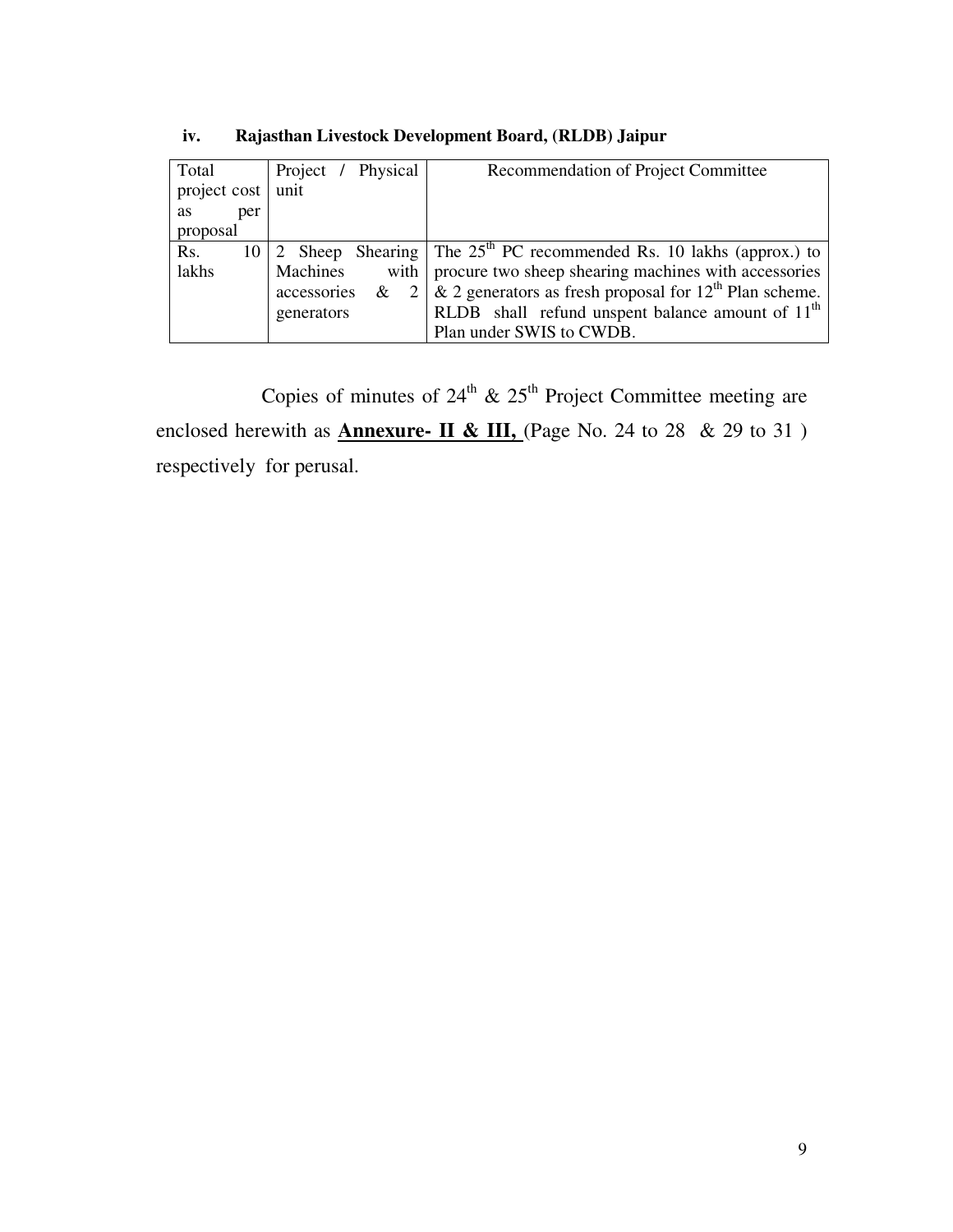#### **Annexure- I**

# Minutes of the 43<sup>rd</sup> Executive Committee meeting of CWDB held on  $26<sup>th</sup>$  December, 2013 at Jaipur.

The  $43<sup>rd</sup>$  Meeting of the Executive Committee (EC) of the CWDB was held on  $26<sup>th</sup>$ December, 2013 in Jaipur under the chairpersonship of Ms. Monika S. Garg, Joint Secretary, Ministry of Textiles & Vice Chairperson CWDB.

Following Executive Committee members were present in the meeting :

- 1. Shri M.K. Bardhan, Director, Wool Research Association, Thane
- 2. Shri S.M.K. Naqvi, Director, CSWRI, Avikanagar (Jaipur)
- 3. Dr. Pradeep Sarswat , Jt. Director, Animal Husbandry Deptt., Govt. of Raj., Jaipur
- 4. Shri K. K. Goyal, Executive Director, CWDB, Jodhpur.

Following Executive Committee Members were granted leave of absence :

- 1. Textiles Commissioner, Mumbai
- 2. Secretary General, IWMF, Mumbai
- 3. Director ( IFW.) Min. of Textiles New Delhi
- 4. Director ( Industry & VSI ), Planning Commission , New Delhi

Following members were present as Special Invitees:

- 1. Shri Deepak Saini, Manager ( Marketing ) H.P. State Wool Fed., Govt. of Shimla,
- 2. Dr. Avinash Anand, CEO, Uttarakhand Sheep Board, Dehradun.
- 3. Dr. D. B. Shakyawar, Principal Scientist, CSWRI, Avikanar
- 4. Dr. Pramod Kumar Yadav, Jt. Director, Animal Husbandry Dep't. Govt. of UP, Lucknow
- 5. Dr. Khogendra jit Rajkumar, Joint Director, AHD, Govt. of Manipur, Imphal
- 6. Dr. SBS Yadav, Prof. College of Veterinary & Animal Science, Bikaner.
- 7. Dr. S.C. Goswami Prof. and head live stock project management, College of Veterinary & Animal Science, Bikaner
- 8. Dr. C. K. Murdia Prof. College of Veterinary & Animal Science, Bikaner

In Attendance :

- 1. Shri Anurag Purohit, Technical Officer /CWDB, Jodhpur.
- 2. Shri Jugal Chaudhary, Adm. Officer, CWDB.
- 3. Shri Ramesh Kumer Bundela, STA, CWDB, Jodhpur
- 4. Shri Mitha Lal Pawar, SLA, CWDB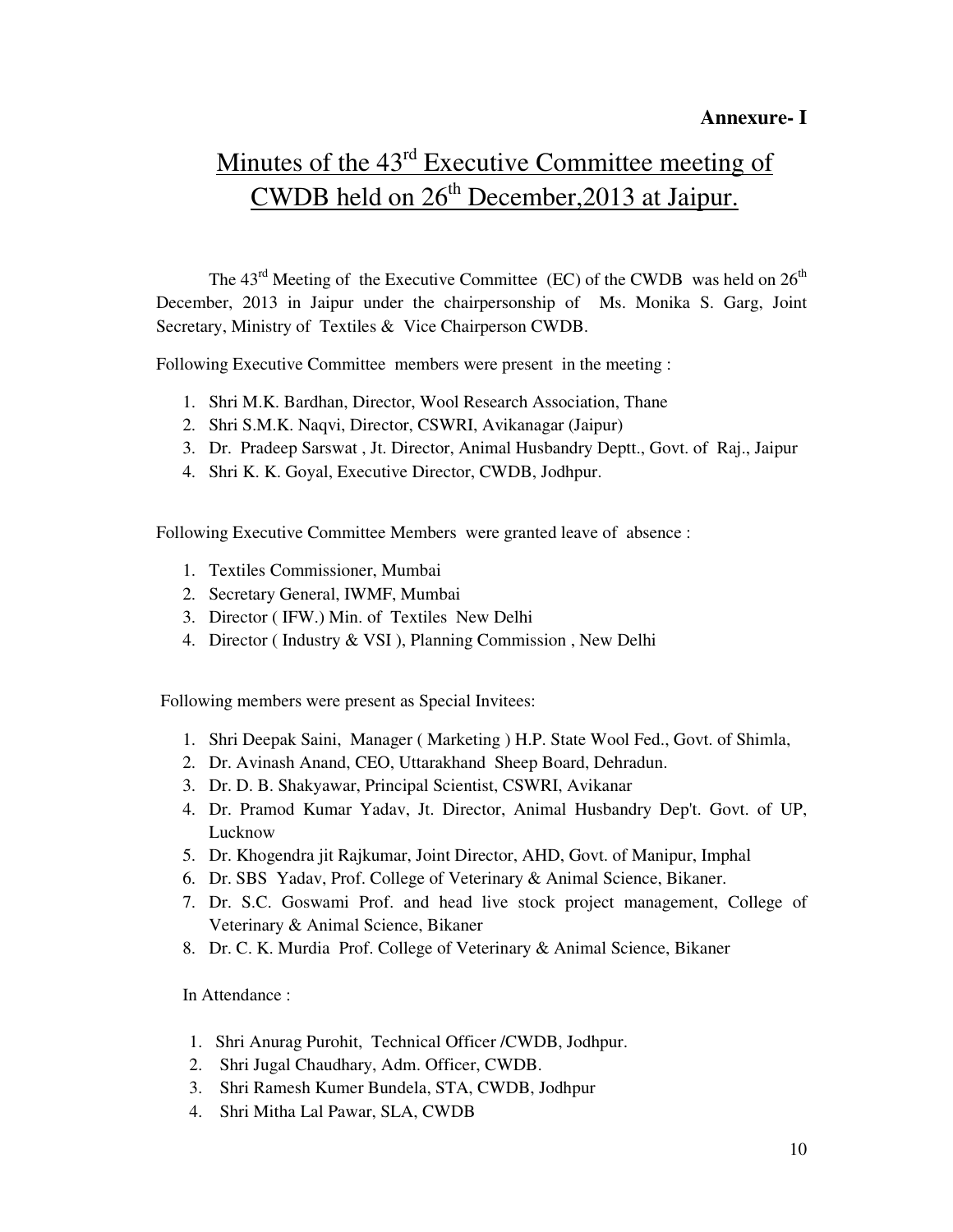- 5. Shri Rupesh Gupta, Incharge , WDTC, Kullu
- 6. Ms Soni Pankaj, Texiles Engineers, CWDB

Shri K. K. Goyal, Executive Director & Member Secretary CWDB welcomed all the members and informed that the Board has also invited representative of concerned Implementing Agencies ( as a Special Invitee ) whose project proposals would be considered in this EC meeting . After introduction of members, point-wise discussion on the agenda was taken up.

#### **I. Confirmation of the minutes of the 42nd meeting of the Executive Committee held on 11th July,2013.**

Since no comment was received from any member, the minutes of  $42<sup>nd</sup>$  meeting of the Executive Committee of the CWDB was confirmed.

#### **II. Action taken report on the decisions of 42nd meeting of the Executive Committee.**

#### **a) To review progress of all on-going projects.**

As the progress of all ongoing projects were discussed in detail during the meeting held on 18/12/2013 in the Udyog Bhawan New Delhi, Committee expressed satisfaction at the progress and noted that under Pashmina **Wool Development Scheme** :

- The Ministry spent Rs. 1.28 crore in  $11<sup>th</sup>$  Plan against which sum of Rs. 41.21 crore has been allocated during the  $12<sup>th</sup>$  Plan. A sum of Rs. 4.0 crore has been released to the State in this financial year.
- Some innovative component have been introduced in this Plan. One of the major component is to establish Pasture farm on migratory routes of Nomads. For this, technical consultation have been held with Sher-e-Kashmir Agri. University and DC, Leh informed that they have **identified two pieces of land** (of approx. 50 hectare size) at Niddar and Takazuk. For establishing farms, Rs. 83.50 lakhs have already been released to the State Govt.
- Rs. 150 lakh have been released to Leh and Kargil for providing Feed Supplement i.e. free distribution of nutrient supplement to eligible (weak/pregnant) goats. State Govt. representative was impressed upon to ensure timely supply of this feed supplement to the Nomads before the onset of winter.
- About 15 lakh have been released for setting up of Goat Pens for protecting flocks during winter.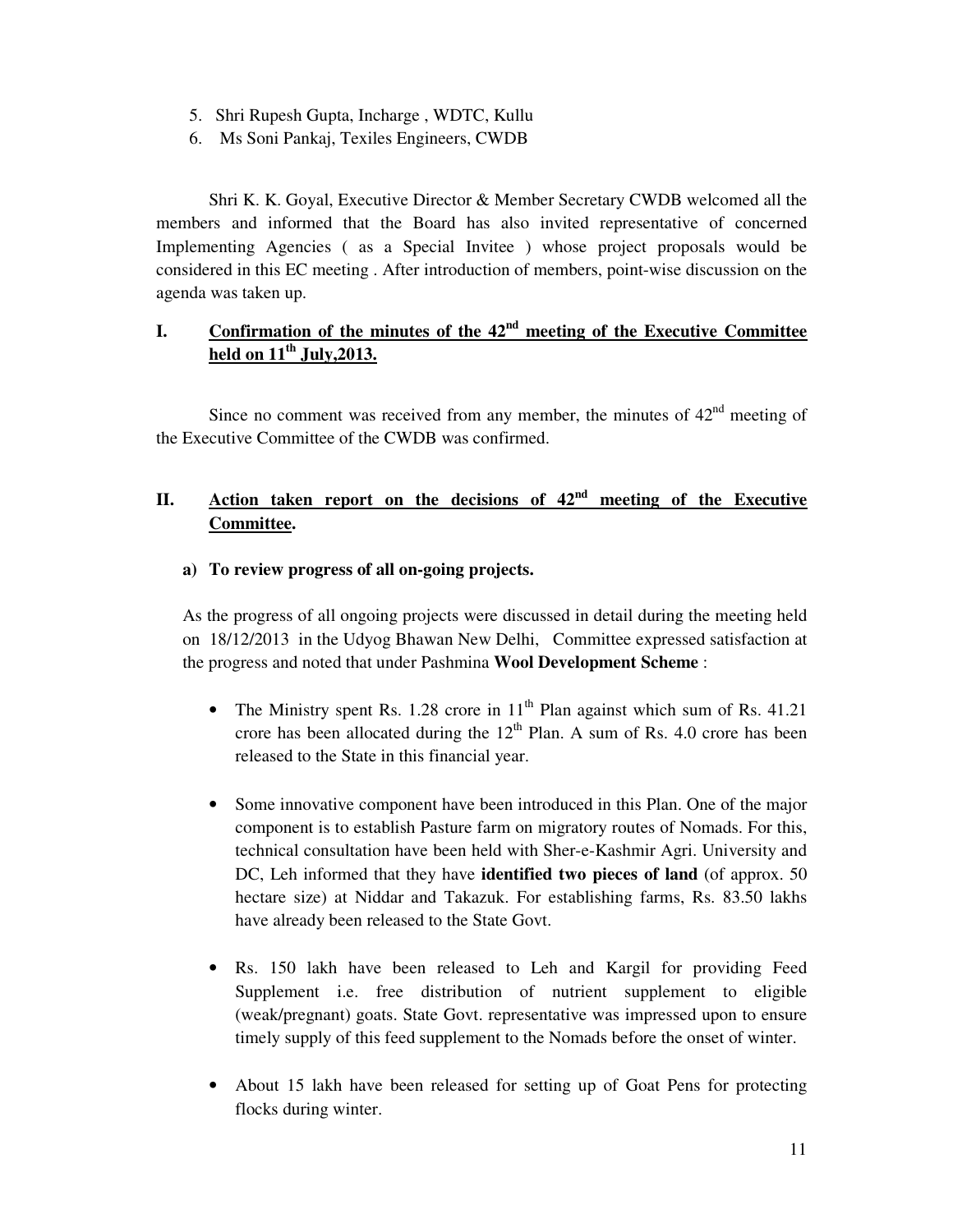- Rs. 25 lakh have been released for strengthening of existing Fodder Bank. DC, Leh informed that they have **already strengthened the Bank at Durbuq and Korzok.**
- For the first time, portable tends, gumboots, goggles and combs for efficient harvesting of wool, are being provided to Nomads.
- Initially it was proposed to establish three Multi-purpose Extension Centres ( MPEC) on migratory routes. The State Govt. did not find it useful and hence grant under this component (Rs. 6 crore) is being proposed for diversion to other component, the SFC proposal is under preparation.

Joint Secretary instructed that detailed report on pasture lands mentioning the land selected, areas of land, kind of grass, technical assistance be sent to CWDB. Further, for strengthening of existing fodder bank\ fodder farm to be made in Tagazum a report may be also be sent by DSHO, Leh to CWDB. It was informed that they are going to distribute feed supplement in last week of Dec, 2013.

#### **However, the Committee expressed concern that out of the BE, Rs. 4 crore are being surrendered due to non-utilization of funds earmarked for MPEC in Pashmina scheme which is not suitable for the Nomads. The Committee directed that utilization of these funds should be planned in consultation with the State Govt.**

Regarding utilization of funds earmarked for MPEC, Joint Secretary instructed that LAHDC Leh should submit a detailed component wise justification for funds required under strengthening of existing breeding farm and fodder bank\farm for placing before Wool Board/ SFC.

While reviewing progress under **Sheep & Wool Improvement Scheme (SWIS),** ED CWDB informed the Committee that 10 projects were sanctioned over the last years which are going on. Implementing Agency wise fund released till date and amount utilized is tabulated below.

| Sr.            | <b>Implementing Agency</b>                                                                                       | Funds released (Rs. in<br>Lacs) till date in FY 12-<br>13 & 13-14 | <b>Funds</b><br>utilized(Rs.<br>in Lacs) |
|----------------|------------------------------------------------------------------------------------------------------------------|-------------------------------------------------------------------|------------------------------------------|
| 1              | Wool<br>Development<br>Karnataka<br>Sheep $\&$<br>Corporation, Bangalore                                         | 42.50                                                             | 24.91                                    |
| 2              | Punyashloka AhilyaDevi Maharastra Mendhi Va<br>Vikas Mahamandal Ltd. Govt.<br>Sheli<br>- of<br>Maharashtra, Pune | 71.00                                                             | 18.20                                    |
| 3              | Ladakh Autonomous hill Development council,<br>Kargil (including Feed supplement under SWIS)                     | 201.50                                                            | 201.50                                   |
| $\overline{4}$ | Ladakh Autonomous hill Development council,<br>Leh <sup>1</sup><br>(including Feed supplement under SWIS)        | 397.80                                                            | $375.64 \&$<br>refunded<br>Rs.13.56 lacs |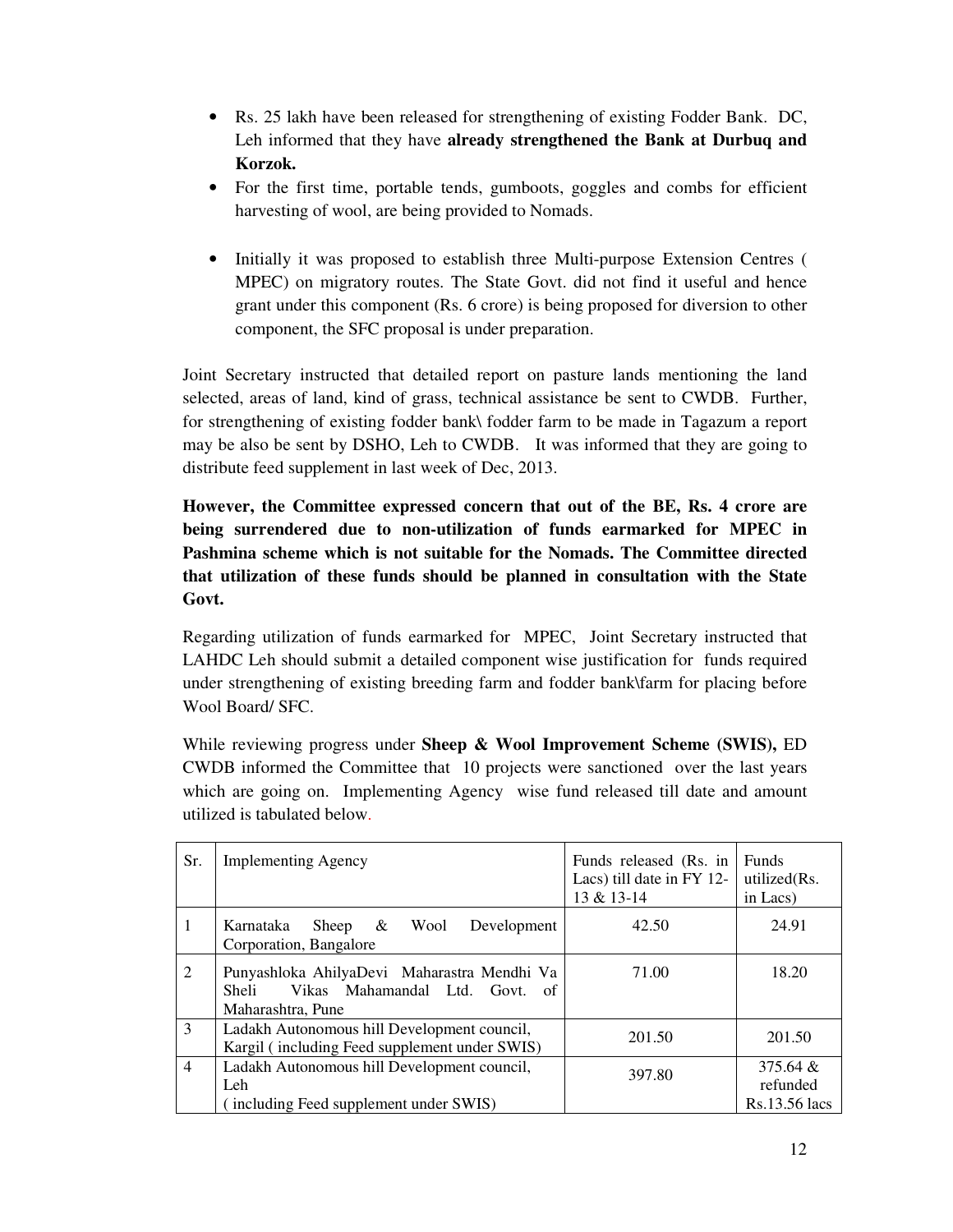|    | Uttarakhand Sheep & Wool Development Board,<br>Dehradun                     | 43.00  | 34.59 |
|----|-----------------------------------------------------------------------------|--------|-------|
| 6  | J&K Sheep & Sheep product Development Board,<br>Kashmir (J&K)               | 96.00  | 54.00 |
| 7  | Animal Husbandry Department, Lucknow (U.P.)                                 | 111.00 | 15.49 |
| 8  | The H.P. State Cooperative Wool Procurement $\&$<br>Mktg. Fed. Ltd., Shimla | 46.00  |       |
| 9  | Central Sheep & Wool Research Institute,<br>Avikanagar                      | 22.00  | 4.29  |
| 10 | Andhra Pradesh Sheep & Goat Dev. Cooperative<br>Fed.Ltd. Hyderabad          | 65.00  | nil   |

Joint Secretary (Wool) instructed that D.O. letter may be sent to States whose progress is slow, specially Maharashtra, UP and Karnataka requesting them to expedite utilization of funds as per norms and they may refund the unutilized fund within time limit prescribed in GFR.

Executive Director placed the list of projects for which funds have been released in this FY. Joint Secretary (Wool) expressed her unhappiness as funds could not be released for large number of sanctioned projects, specially for R&D projects and directed that in future funds must be released for all the projects sanctioned.

**The Committee directed that for each project under each scheme, when IA submits the UC, it must give corresponding physical progress and the list of beneficiaries to CWDB. Further, while informing the EC about progress, physical and financial parameters must be indicated clearly.** 

#### **b) Establishment of CFC for Angora Wool Processing Centre in Kullu**

Executive Director explained that two meeting were held with various Govt. Departments and other stake holders in Kullu but no proposal was received from any Govt. Department/ Agency to set up the CFC on Angora wool processing. After detailed discussion it was decided not to pursue the matter further.

#### **c) Status of CFCs established at Ludhiana and Kekri (Ajmer) established in the year 2008-09 and 2009-10.**

The Committee had noted with concern in the last meeting that CFCs established in X/XI Plan are not be utilized and had directed inspection of the facilities created.

Executive Director, informed that a Committee consisting of representatives of CWDB and CSWRI had visited both the CFCs. As per the Committee report, presently in Kekri, only Scouring Plant is running and other machineries are idle and at Ludhina all the machineries are idle. But owner of both the CFCs informed that they are trying to run them and sought 3 months time. Joint Secretary (Wool)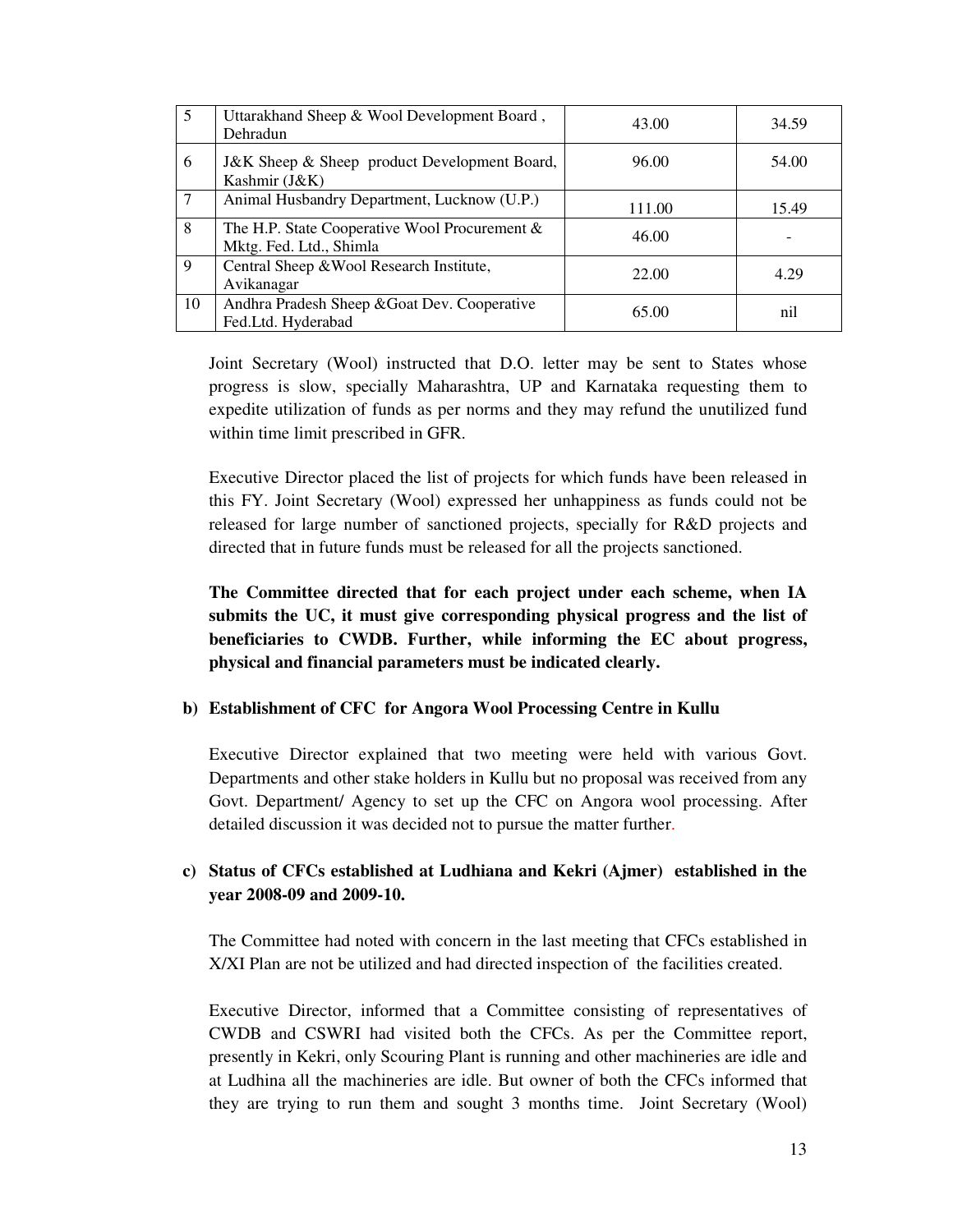instructed that after March,2014 the same Committee shall visit both the CFCs and put up the report to Executive Committee so that appropriate decision may be taken**.** 

#### **d) Up-gradation of existing Wool Testing Labs of CWDB & WRA**

**The Committee noted the progress made so far to upgrade testing labs of WRA and CWDB and appreciated this initiative which will be very useful for wool industry. Joint Secretary (Wool), instructed to write letters to State Govts. and other stakeholders regarding facilities being made available so that advantages of established facilities may be availed by them.** 

#### **e) To impart training programme in Namda Designing by CSWRI**

Dr. Dinesh Shakyawar, Principal Scientist CSWRI informed that a seven days training have already been completed and next batch will be started from next month. Joint. Secretary, MOT desired that a designer should also be associated with training programme because design inputs lead to huge value addition.

#### **f) To utilize the funds allocated for North East region**

The Committee had expressed concern over non-utilization of funds earmarked for NER as there were no wool projects as well. The Committee had directed ED, CWDB to visit Manipur and acquaint the State Govt. officers with wool schemes and help them to prepare a project.

ED, CWDB informed that Project proposal have been received from Directorate of Animal Husbandry & Directorate of Commerce and Industries , Govt. of Manipur and have been put up in the Agenda for approval which will be explained by the Jt. Director, AHD, Manipur.

#### **III. Discussion on new project proposals recommended by Project Committee for NER**

 The Executive Committee discussed the project proposals as recommended by Project Committee received from North East Region (NER) and approved following projects for implementation during financial year 2013-14 & 2014-15 :

#### **A. Name of Scheme : Angora Wool Development Scheme**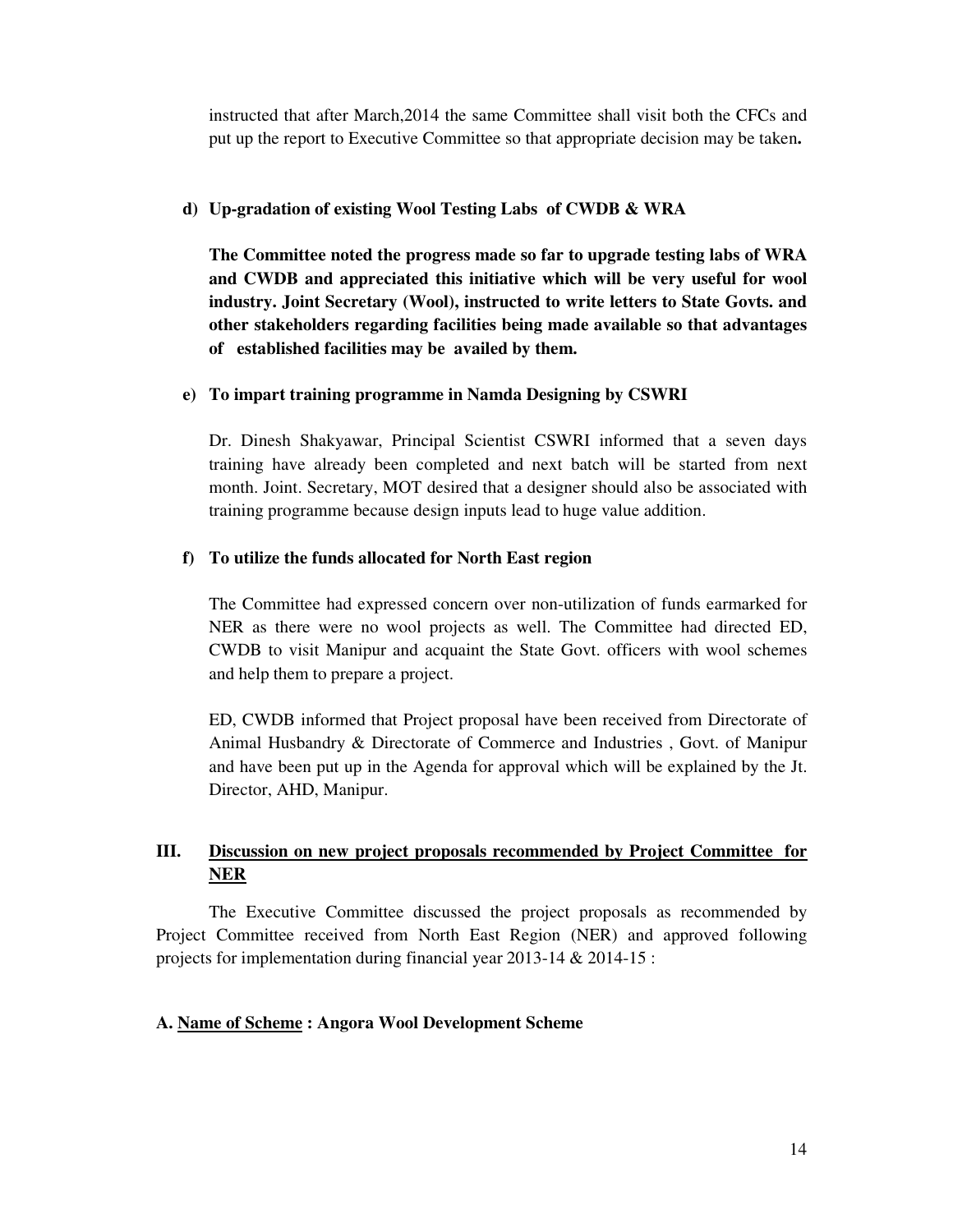#### **1. Agency : Director, Veterinary & Animal Husbandry, Govt. of Manipur.**

The project is to establish 10 mini angora rabbit farm by 10 farmers. Under this project funds for shed construction is to be given to farmers along with feed, cages, animals, medicines and training in angora rabbit rearing.

| Name                         | of   Name                          | of Total project | Project/                | <b>Remarks</b>                                   |
|------------------------------|------------------------------------|------------------|-------------------------|--------------------------------------------------|
| Scheme                       | implementing                       | cost             | Physical unit           |                                                  |
|                              | agency                             |                  |                         |                                                  |
| Mini                         | $\text{farm}$ Director Vety.   Rs. | 19.37            |                         | 1 projects $\&$   Transportation cost of angoral |
| Animal   lakhs<br>under<br>& |                                    | (one             | families  <br>-10       | rabbits to Manipur project                       |
| Husbandry,<br>Angora         |                                    | project)         | $(200 \text{ rabbits})$ | areas would be provided by                       |
| of<br><b>Wool</b><br>Govt.   |                                    |                  |                         | CWDB on actual cost basis as                     |
| <b>Developme</b>             | Manipur                            |                  |                         | special case to introduce<br>a                   |
| nt Scheme                    |                                    |                  |                         | angora rabbit rearing in this                    |
|                              |                                    |                  |                         | region.                                          |

During discussion Dr. Khogendrajit Rajkumar Joint Director, AHD, Govt. of Manipur informed that recently they have made contact with Sikkim Govt. and they informed that Angora Rabbits are available in the Sikkim State. If Rabbits are transported from Sikkim then mortality of rabbits and transportation cost will be less in comparison to if these are procured from Kullu. The Committee instructed that a team having members from Animal Husbandry Dept. / Manipur and from CSWRI shall visit Sikkim to report whether the conditions of Angora Rabbit in Sikkim is of Good quality and after it being certified, then only these be purchased from Sikkim.

#### **2. Agency : Director Vety. & Animal Husbandry, Govt. of Manipur.**

The project is to estabilish Germ Plasm Center ( GPC) at the Govt. level to increase the rabbit population and to distribute them unde minifarm project to farmers. The training center is to impart training to utilize the angora wool produced in the GPC and to manufacture the angora wool products.

| Name                   | of   Name  | of   Total<br>project   | Project       | Remarks                                                                                |
|------------------------|------------|-------------------------|---------------|----------------------------------------------------------------------------------------|
| Scheme<br>implementing |            | cost                    | Physical unit |                                                                                        |
|                        | agency     |                         |               |                                                                                        |
| <b>GPC</b>             |            |                         |               | under   Director Vety.   Rs. 18.465 lakh   1 GPC $(100)$ Transportation cost of angora |
| Angora                 | &          | Animal for one GPC $\&$ | rabbits,      | 4 rabbits to Manipur would be                                                          |
| Wool                   | Husbandry, | <b>Training Centre</b>  | batches       | $\&$   provided by CWDB on actual                                                      |
| <b>Developme</b>       | Govt.      | of $(4.906+12.54)$      | total         | 40   cost basis as a special case.                                                     |
| nt Scheme              | Manipur    |                         | trainees)     |                                                                                        |

#### **B. Sponsorship of Short Term Training Course in Woolen Products manufacturing and Designing at Manipur under HRD scheme.**

Under this components Training will be imparted for 3 months in Woollen product manufacturing .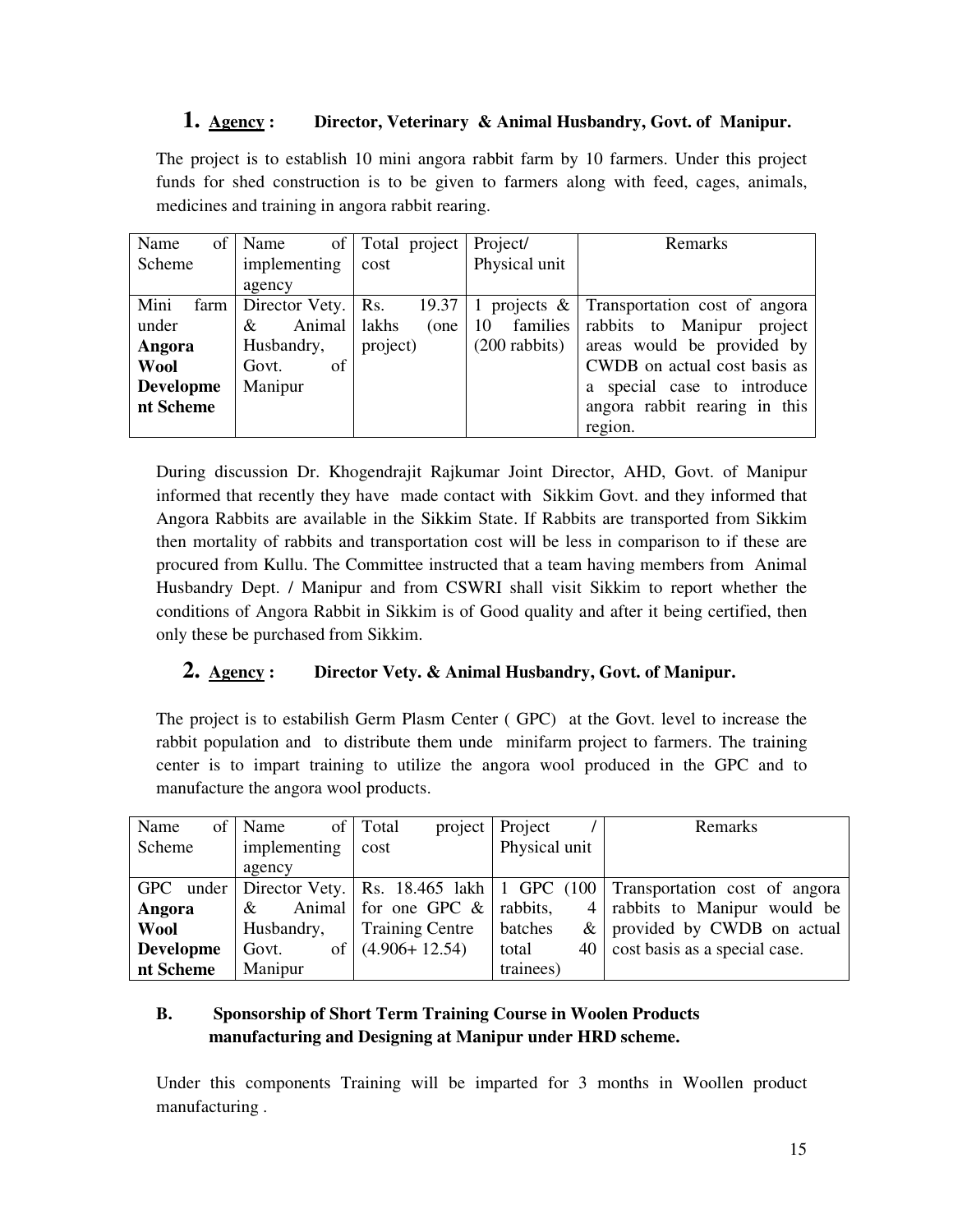| Name of Scheme                     | Name                            |      | of   Total project   Project / Physical unit |  |
|------------------------------------|---------------------------------|------|----------------------------------------------|--|
|                                    | implementing agency             | cost |                                              |  |
| Training in Director<br>Short Term |                                 |      | of   Rs. 12.54 lakh   1 Short term Training  |  |
| Woolen                             | Products   Commerce             |      | & for 1 training Centres $\omega$ Rs. 12.54  |  |
| Manufacturing                      | and Industries, Govt. of Centre |      | lakh each Centre                             |  |
| Designing under HRD                | Manipur                         |      |                                              |  |

 EC approved the above three projects with the condition that a team of CSWRI/ CWDB officials will inspect the projects being sanctioned in Manipur State on quarterly basis and appraise EC of the observations specially growth rate of angora wool production.

#### **C. Opening of Centralized Woollen Yarn Bank in Manipur for promotion of woolen products**

 The EC discussed the project proposal submitted by Director of Commerce and Industries, Govt. of Manipur, Imphal for opening of Centralized Woollen Yarn Bank in Manipur State for promotion of woolen products in the State.

 The ED, CWDB informed that Project Committee had recommended revolving fund of Rs. 25 lakhs for purchasing woolen yarn only, though Directorate of Commerce and Industry demanded Rs. 60.0 Lakhs under State Specific project components of SWIS. This Woollen Yarn Bank will help in promotion of woolen products and because of long winter season in the region, there is heavy demand of Woollen Products.

ED, CWDB informed that for procurement of raw Wool, to stabilize Wool Price and to provide remunerative return to Wool growers fund have been sanctioned to state Govt.s / Govt. Agencies under components of Revolving Fund (under SWIS). In North East States there is very little sheep population so wool production is also very little but due to cold climate there is heavy demand for Woollen clothes and there is demand from these States to establish Woollen Yarn Bank. These Woollen Bank will help in promotion of woolen products.

ED further informed that this proposal can be considered under State Specific Component of SWIS where there is provision of Rs. 1.10 Crs. Under this component, it is proposed to provide financial assistance under specific demand other than prescribed norms/ components of SWIS and Woollen Yarn Bank for North East State may be considered by the Executive Committee.

After detailed discussion, EC agreed, in-principle, to create a revolving fund of Rs. 25 lakh in favor of Govt. of Manipur, Imphal for opening of Woollen Yarn Bank as a special case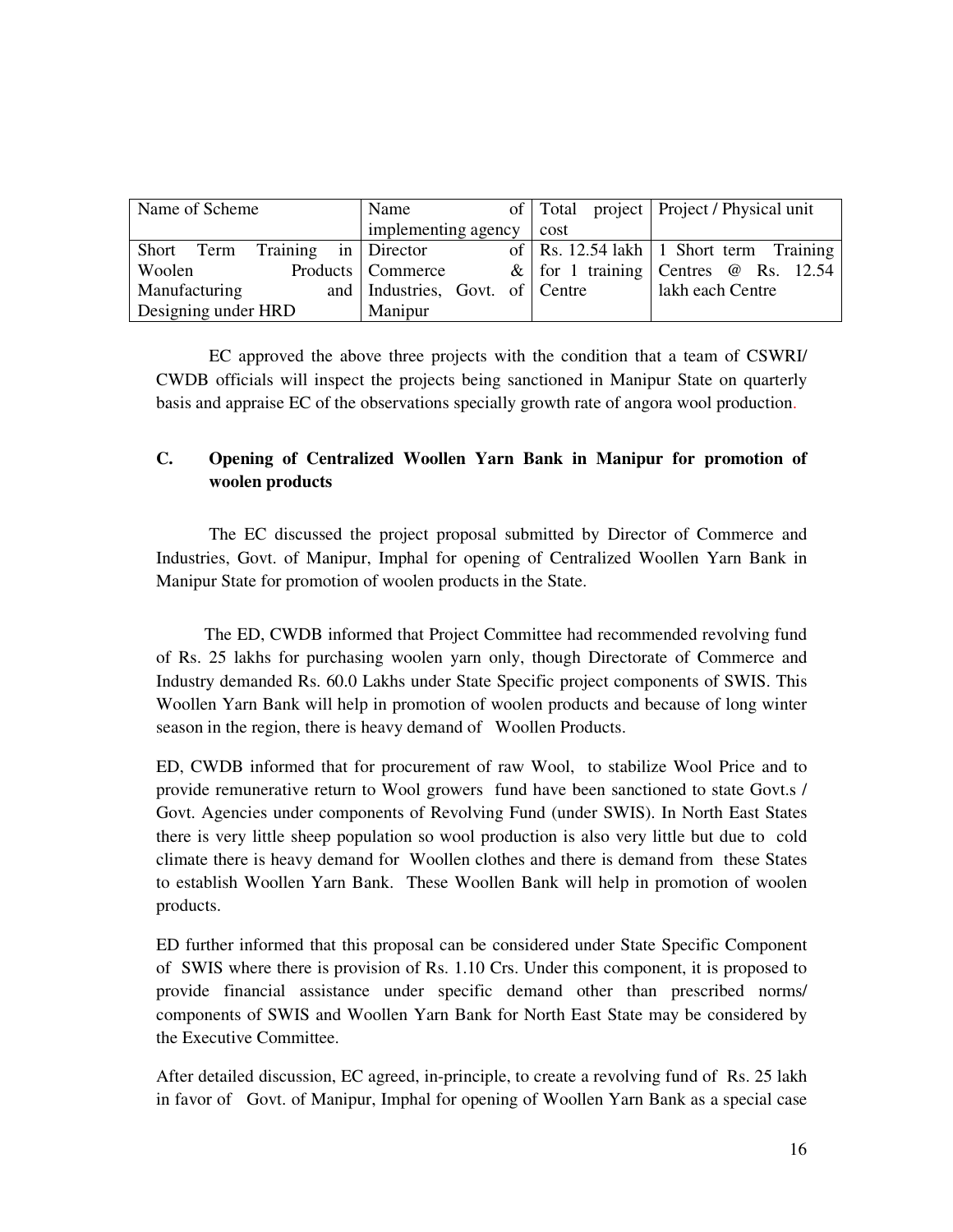under State Specific project components of SWIS. It was also decided that Woollen yarn shall be procured through National Handloom Development Corporation Corp. (NHDC) with the condition that at least one third of the yarn would be Indian woolen yarn or yarn made with Indian Wool blended with specialty fibres. Director of Commerce  $\&$  Industries will send a detailed project through State Govt. for operationalzing of this fund after consultation with NHDC along with commitment of State Govt. to bear 10% of the financial burden which will be considered by EC formally for approval. This must also be reflected in the mid-term review SFC memo appropriately.

#### **IV. Discussion on new project proposals recommended by Project Committee for other than NER**

 The Executive Committee discussed the project proposals as recommended by Project Committee meeting received and approved following proposals for implementation during financial year 2013-14 & 2014-15:

#### **A. Name of Scheme: Sheep & Wool Improvement Scheme (SWIS)**

#### **1. Agency : Director, Animal Husbandry Deptt., Govt. of U.P., Lucknow.**

ED, CWDB explained that SWIS project was sanctioned in March 2013 to Mirzapur, Kaushambi and Allahabad districts of the state to cover 2.0 Lakhs sheep of the area. As these Districts have total 3.0 Lakhs sheep population, it was recommended by CWDB inspection team and was also demanded by Director, AHD, Govt. of UP that remaining 1.0 Lakhs sheep may also be covered so that these three districts are fully covered. Same was recommended by Projects Committee also. District wise (Sheep and Wool Extension Centre wise ) , Sheep Census have also been submitted by State Govt. along with the project proposal.

Executive Committee sanctioned the health care components to cover remaining 1.0 Lakhs sheep of these districts with the condition that this projects shall also be concurrent with the project sanctioned earlier.

|    |                           |                                            |           |           |         | IS. III LANIS |
|----|---------------------------|--------------------------------------------|-----------|-----------|---------|---------------|
| S. | <b>Activities/Particu</b> | Unit                                       | $13 - 14$ | $14 - 15$ | $15-16$ | Total         |
| N  | lars                      |                                            |           |           |         |               |
| 1. |                           | Health care for $\emptyset$ Rs. 18/-sheep/ | 18.00     | 18.00     | 18.00   | 54.00         |
|    |                           | sheep (treatment   annum for $2$ years     |           |           |         |               |
|    | of                        | sheep,   project period                    |           |           |         |               |
|    | medicines,                |                                            |           |           |         |               |
|    | vaccination.etc)          |                                            |           |           |         |               |
| 2. | Reimbursement             | @ Rs. 5 per sheep   5.00                   |           | 5.00      | 5.00    | 15.0          |
|    | overhead<br>of            | for<br>year<br>per                         |           |           |         |               |
|    | to<br>expenses            | conducting of survey                       |           |           |         |               |
|    | implementing              | of project area and                        |           |           |         |               |
|    | agencies                  | formulation<br>- of                        |           |           |         |               |
|    |                           | project, registration                      |           |           |         |               |
|    |                           | of beneficiaries etc                       |           |           |         |               |
|    | <b>TOTAL</b>              |                                            | 23.00     | 23.00     | 23.00   | 69.00         |

**Rs. in Lakhs**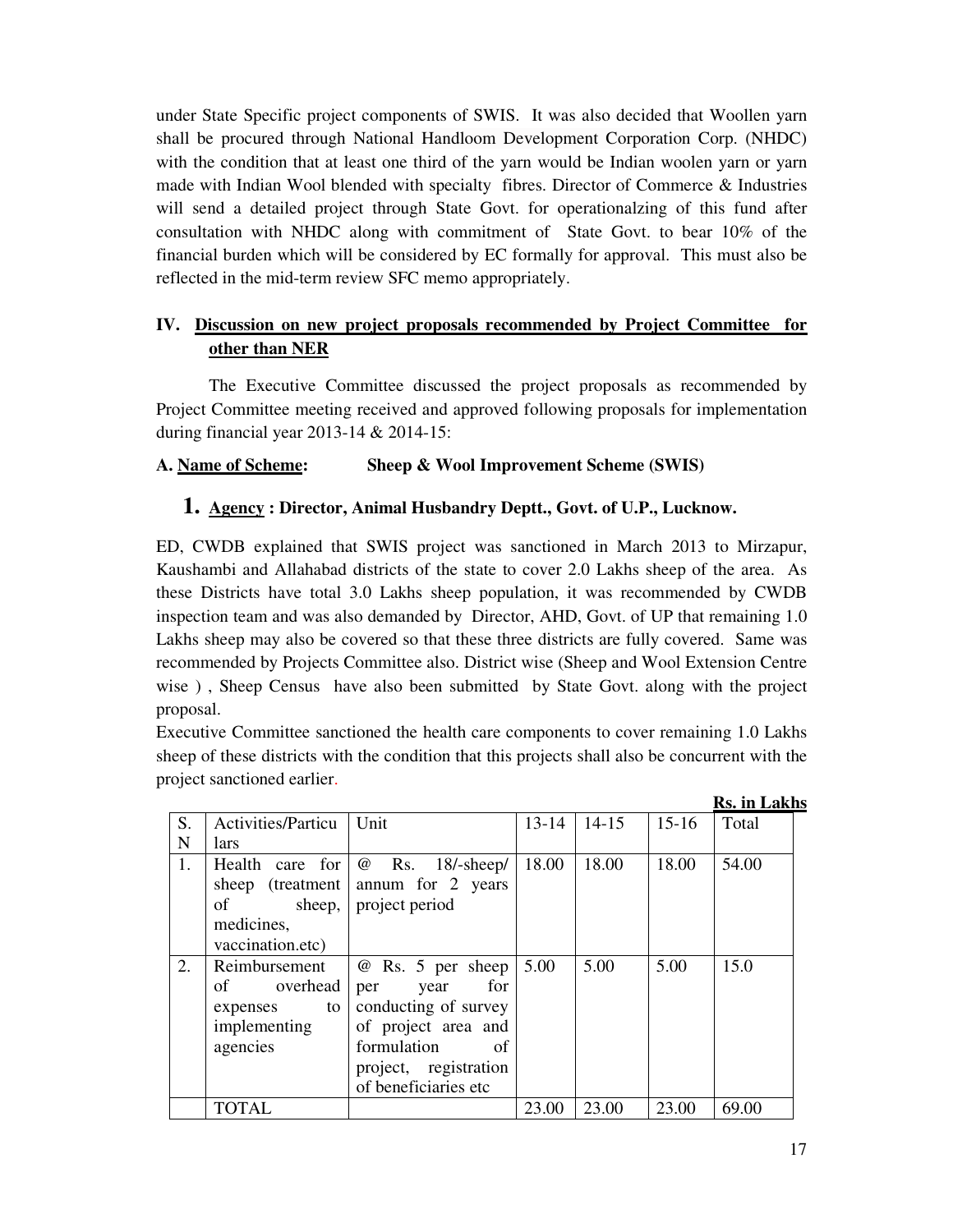The State Govt. would provide certified block wise sheep population to CWDB, before release of funds.

ED,CWDB also requested State Govt. for expediting submission of U.C. to enable further release of funds.

#### **b. Creation of Revolving Fund for marketing of raw wool:**

The project is for procurement of raw wool from the fund to be provided by CWDB as revolving fund.

| S.N. | <i>particulars</i>               |                 | Physical target - Wool   Amount required in Rs. |
|------|----------------------------------|-----------------|-------------------------------------------------|
|      |                                  | Procured in Kg. | <b>lakhs</b>                                    |
|      | Marketing of raw wool 30,000 Kg. |                 | Rs. 10 lakh as Revolving                        |
|      | State<br>U.P.<br>1n              |                 | Fund                                            |
|      | (Procurement of wool)            |                 |                                                 |

 The Committee felt that State Govt. should also contribute some portion for this Revolving Fund. The Committee approved the creation of Revolving Fund in principle with the condition that 20% share for these funds shall be contributed by State Govt. and after getting commitment from State Govt. and also detailed report on modalities of operating this fund, the project be place before EC formally for consideration.

#### **2. Agency : Gujarat Sheep and Wool Development Corp. Ltd., (GUSHEEL) Gandhinagar.**

ED CWDB explained that in last years no projects have been sanctioned to the Gujarat State. Some medicines are provided by State govt. free of cost and to supplement this effort further, Gujarat Sheep and Wool Development Corporation (GUSHEEL) have demanded Rs. 10 per sheep for all the 15 lakhs sheep of the State as against the Rs.18 per sheep norm of CWDB scheme**.** 

| Actvities/Particulars                                                                                                   | Unit                     | Total |
|-------------------------------------------------------------------------------------------------------------------------|--------------------------|-------|
| Health care for sheep (treatment of $\phi$ Rs. 10/- sheep to benefit Rs. 150 lakh<br>sheep, medicines, vaccination.etc) | 15 lakh sheep in a year. |       |

After detailed discussion Executive Committee approved the project proposal of GUSHEEL to benefit 15 lakh sheep under Health Care component of SWIS with total financial assistance of Rs. 150 lakh in 2014-15.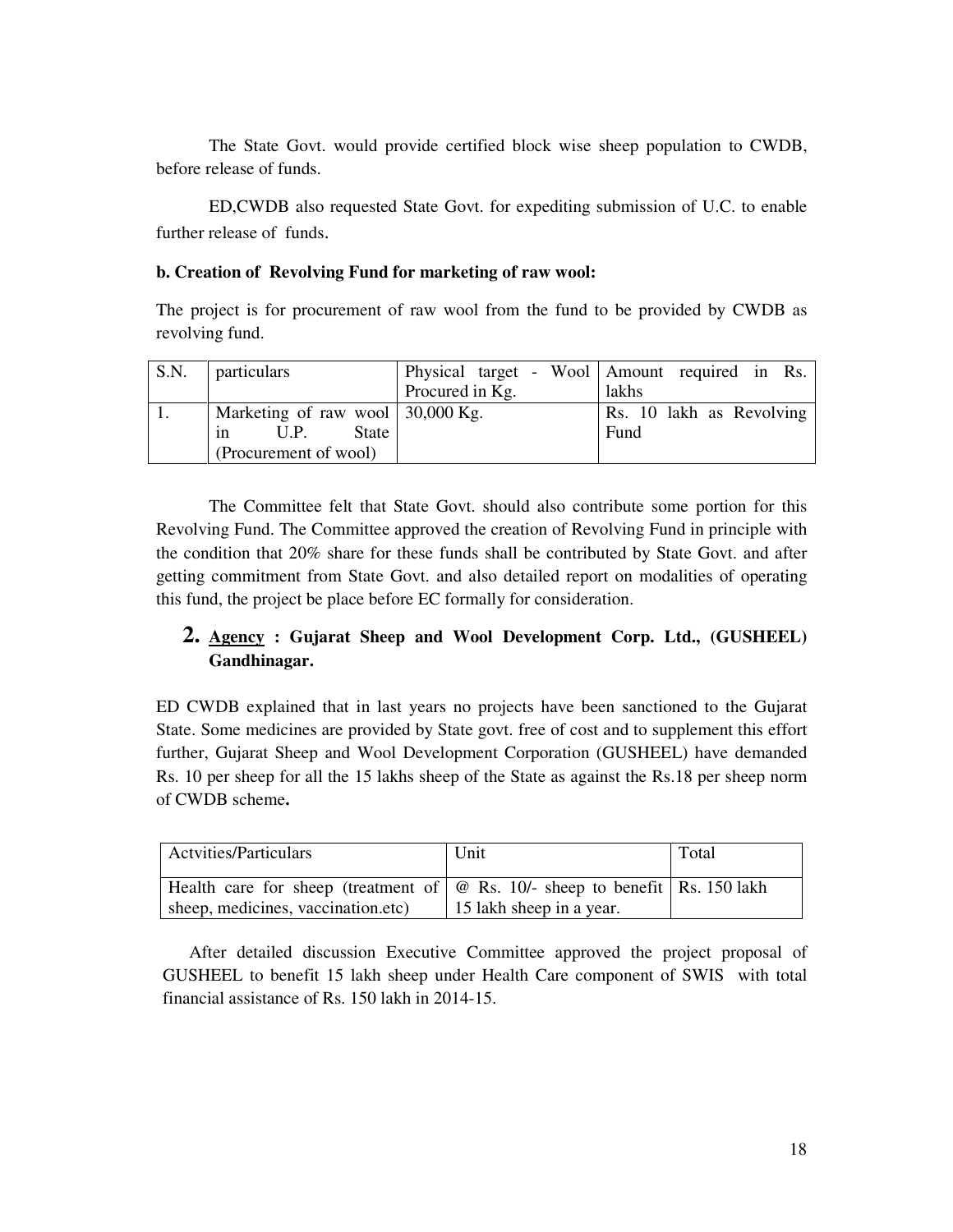### **3. Agency : H.P. State Wool Procurement & Marketing Fed. Ltd., Govt. of H.P., Shimla**

ED, CWDB explained that project is to strengthen the existing sheep breeding farms of the State Govt. so that good quality breedable Rams may be produced. These Breeding Farm will also be used to start AI in the state.

| Name of Scheme                                                     | Total project cost | Project       |
|--------------------------------------------------------------------|--------------------|---------------|
|                                                                    |                    | Physical unit |
| <b>SWIS</b> – Strengthening of   Rs. 40 lakh ( $@$ Rs. 20 lakh   2 |                    | Breeding      |
| Sheep Breeding Farm                                                | each Farm)         | Farms         |

After detailed discussion Executive Committee approved the project proposal of HP State Wool Procurement & Marketing Fed. Ltd. to **strengthen 2 sheep breeding farms at Shimla and Chamba** with financial assistance of total Rs.40.00 lakh.

#### **4. Agency : J.& K. Sheep and Sheep Product Development Board, Jammu.**

ED, CWDB explained that J&K Sheep Board had already been sanctioned a SWIS project to cover 2.0 Lakhs sheep of Udhampur & Reasi district of Jammu Division and Badgaon, Anantnag & Ganderbal District of Kashmir Division.

The new project is to cover 2.00 lakh sheep of Srinagar, Kulgam, Pulwama, Shopian, Baramula , Bandipur and Kupwara of Kashmir Division and Jammu, Samba, Kathua , Kistwar, Ramban, Poonch and Rajouri districts of Jammu Division. This project also include distribution of 1500 Rams in the field**.** 

|    |                              |                              |                                 |            | то, ні гліпіз |
|----|------------------------------|------------------------------|---------------------------------|------------|---------------|
| S. | <b>Actvities/Particulars</b> | Unit                         | $\overline{1}^{\text{st}}$ year | $2nd$ year | Total         |
| N  |                              |                              | 2014-15                         | 2015-16    |               |
| 1. | Health care for sheep        | 2.00 lacs sheep $\omega$ Rs. | 36.00                           | 36.00      | 72.00         |
|    | (treatment of sheep,         | 18.00/- sheep for 2 years    |                                 |            |               |
|    | medicines, vaccination)      | project period               |                                 |            |               |
| 2. | Distribution of Stud         | 1500 stud Rams @ Rs.         | 37.50                           | 37.5       | 75.00         |
|    | under<br>breed<br>Rams       | Rs.5000/-<br>Ram<br>duly     |                                 |            |               |
|    | improvement                  | insured for distribution     |                                 |            |               |
|    |                              | from sheep breeding          |                                 |            |               |
|    |                              | farms to project areas       |                                 |            |               |
| 3. | Revolving<br>fund<br>for     | $2.00$ lakh<br>kg.<br>wool   | 20.00                           |            | 20.00         |
|    | marketing of raw wool        | marketing                    |                                 |            |               |
| 4. | Reimbursement<br>of          | 2.00 lakhs per sheep @       | 10.00                           | 10.00      | 20.00         |
|    | overhead.                    | Rs. 5.00 per sheep per       |                                 |            |               |
|    |                              | year.                        |                                 |            |               |
|    | <b>Total</b>                 |                              | 103.50                          | 83.5       | 187.00        |

After detailed discussion Executive Committee approved the project proposal of J. & K. State Sheep Board to cover 2 lakh additional sheep from Jammu & Kashmir

**Rs. in Lakhs**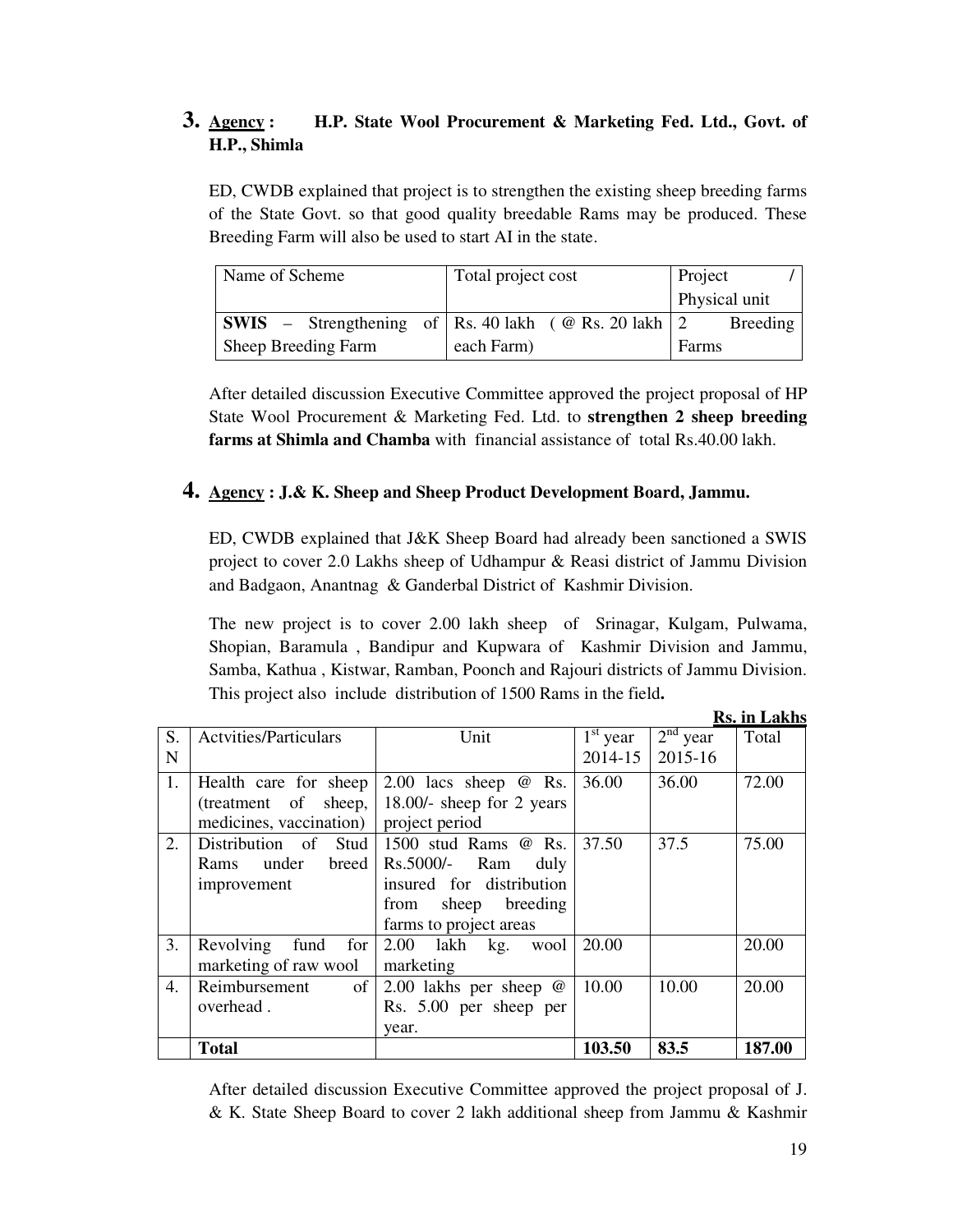division with total financial assistance of Rs. 167 lakh for implementation of SWIS project in 2014-15 & 2015-16. (s.no.1,2 & 4 above)

However, while agreeing for creation of Revolving Fund in principle, the EC directed that the formal detailed proposal be placed before EC after getting commitment from State govt. to bear 10% financial burden and modalities of operating the Fund. (s.no. 3 above)

#### **B. Scheme : HRD & Promotional Activities under IWIDP**

#### **1. Organizing one day seminar at Bikaner in association with CSWRI**

 The EC approved the proposal to organize one day Seminar on "Prospects in improving production, marketing and value addition of carpet wool" at Bikaner with financial assistance of Rs. 1.00 lakh.

#### **2. Sponsorship of A.I. Training Programme at CSWRI, Avikanagar**

 a) The EC approved the proposal of CSWRI for conducting Artificial Insemination (AI) training programme at their Avikanagar (Jaipur) institute with financial assistance of Rs. 2.00 lakh.

One Training programme have already been conducted by CSWRI from  $22<sup>nd</sup>$  Nov. 2013 to  $28<sup>th</sup>$  Nov. 2013 in which 15 participants from J&K, Uttarakhand, HP, and Rajasthan participated. Next Training programme will be held in Feb. 2014.

 b) Executive Committee also approved in principle, six training programmes in AI in the next FY for which proposal will be submitted by CSWRI to CWDB, which can be considered by the EC in next meeting to be held in March/April 2014.

 c) CWDB was requested to organize a Seminar/ Workshop in association with CSWRI for Sheep and Wool development at CSWRI, Avikanagar on 11-02-2014 to sensitize the State Govt. on various issues, in which representatives from all wool producing states be invited.

#### **C. Scheme : Quality Processing of Wool Scheme (CFC)**

 Executive Committee approved following CFCs under Quality Processing of Wool Scheme for procurement of Sheep Shearing Machines along with other accessories:

| S | Implementing         | No. of   | Remarks                                                |
|---|----------------------|----------|--------------------------------------------------------|
| N | Agency               | shearing |                                                        |
|   |                      | machine  |                                                        |
|   | Central Sheep $\&$   | 12       | 12 sheep shearing machines with 4 grinders, 200        |
|   | <b>Wool Research</b> | machines | combs & cutters, 3 Motor-cycles and fabrication of     |
|   | Institute, Avikanagr | with $4$ | washing and drying chamber for sheep as per scheme     |
|   | (CSWRI)              | Grinders | of Board within financial limit of Rs. 50 lakh through |
|   |                      |          | open tender following GFR under intimation to          |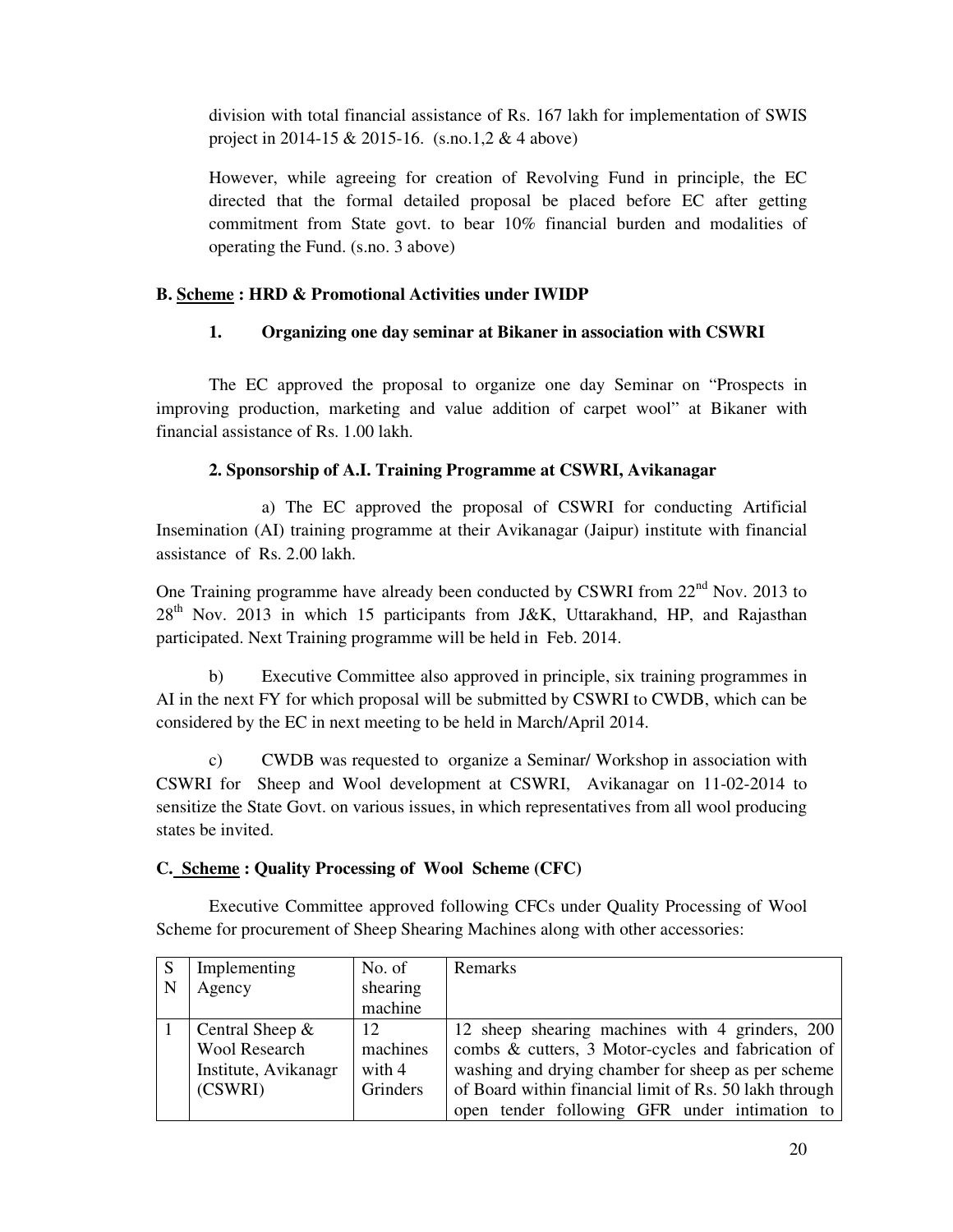|                |                         |          | CWDB.                                                 |
|----------------|-------------------------|----------|-------------------------------------------------------|
|                |                         |          |                                                       |
| 2              | J&K State Sheep $\&$    | 20 Sheep | Project Committee recommended financial assistance    |
|                | <b>Sheep Products</b>   | Searing  | to procure 20 sheep shearing machines along-with its  |
|                | Development Board,      | Machines | accessories/spare parts and 20 Gensets (Honda)        |
|                | Nowshera, Srinagar      |          | during 2013-14 through open tendering procedure       |
|                |                         |          | directly by the Agency following GFR under            |
|                |                         |          | intimation to CWDB.                                   |
| 3              | Karnataka Sheep &       | 20 Sheep | Project Committee recommended to provide financial    |
|                | <b>Wool Development</b> | Searing  | assistance to procure 20 sheep shearing machines      |
|                | Corporation, Kuri       | Machines | along-with its accessories/spare parts during 2013-14 |
|                | Bhavana, Banglore       |          | through open tendering procedure following GFR        |
|                |                         |          | directly by the Agency under intimation to CWDB.      |
| $\overline{4}$ | Maharastra Mendhi       | 4 Sheep  | Project Committee recommended to provide financial    |
|                | Va Sheli Vikas          | Searing  | assistance to procure 4 sheep shearing machines       |
|                | Mahamandal              | Machines | along-with its accessories/spare parts during 2013-14 |
|                | Limited, Pune           |          | through open tendering procedure following GFR        |
|                |                         |          | directly by the Agency under intimation to CWDB.      |

Executive Committee also agreed in principle to provide support for Sheep Shearing Machines to following organizations for which proposals will be submitted by these organizations through State Govts. to CWDB by Jan.  $31<sup>st</sup>$ , 2014 and after recommendations of Project Committee may be considered by the Executive Committee in the next meeting to be held in March/April,2014.

- i. Director, Animal Husbandry Deptt., Govt. of U.P., Lucknow for two Sheep shearing machines along with other accessories
- ii. H.P. State Wool Procurement & Marketing Fed. Ltd., Govt. of H.P., Shimla for ten Sheep shearing machines along with other accessories
- iii. College of Veterinary & Animal Science, Govt. Of Rajasthan, Bikaner for two Sheep shearing machines along with other accessories

#### **V. Discussion and approval on finalization of insurance agency (New India Assurance Co. Ltd. – Lowest premium rate : L-1) for Sheep Insurance Scheme.**

ED, CWDB withdrew the agenda.

#### **VI**. **Discussion on project proposal of J. & K. State Sheep Board under Grading and Marketing Assistant.**

ED, CWDB stated that the proposal shall be put up after consideration by Project Committee of CWDB.

#### **VII. Status of pending CBI cases in projects sanctioned by CWDB.**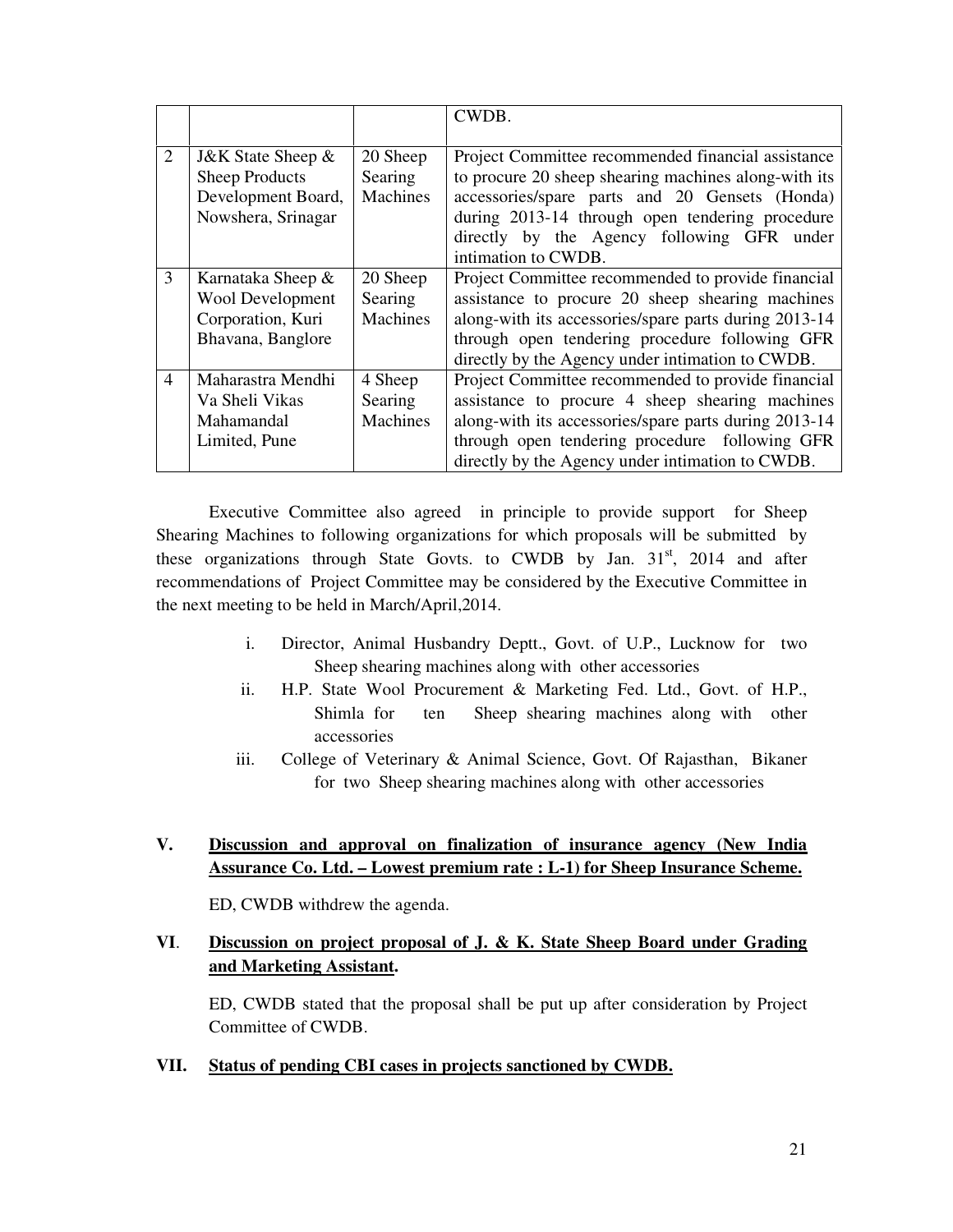Executive Director CWDB put up a detailed report and current status of pending CBI cases in which FIR have been filed by CBI . Executive Director also stated that CBI conducted joint surprise inspection in the Office of CWDB, Jodhpur on 25.10.2013 in which 5-6 member CBI team came to CWDB office and seized 56 files/documents related to Sheep & Wool Improvement Scheme & R&D Projects (J&K state, Veterinary University, Bikaner & Maldhari Seva Sangh etc.), Quality Processing of Wool Scheme, Human Resource Development scheme, TA Bills of staff and other members of Executive Committee & Governing Body, Office Orders, Honorarium and other Administrative and Accounts related matter. He informed, however that

( i) The Project proposal files taken away by CBI pertain to previous years and none of them relate to projects of current financial year. Most of these projects have been closed, only 2-3 projects are remained, in which funds to the tune of 10-15 lakhs remained as committed liability as per previous years sanction. These are not proposed to be released immediately, rather these will be released only after thorough verification.

(ii) The FIR lodged by CBI relate to projects implemented by NGOs. It is clarified that no project/ scheme have been sanctioned to NGOs in current financial year.

#### **VIII**. **Discussion on progress of R&D projects sanctioned in last 3 years.**

 Implementing Agencies for these project explained the work done and outcome in the R&D Projects. Joint Secretary ( Wool) directed that Implementing Agencies shall prepare 1-2 page summary for each R&D Projects with work done and relative advantages and same shall be disseminated to State Govts., industry and other stakeholders. Individual project wise action taken directed by JS ( Wool) was as under:

| S.<br>N                     | Implementing<br>Agency                                     | Project title                                                                                                                      | Instruction issued                                                                                                                                                                                                                                                                                                                                                                    |
|-----------------------------|------------------------------------------------------------|------------------------------------------------------------------------------------------------------------------------------------|---------------------------------------------------------------------------------------------------------------------------------------------------------------------------------------------------------------------------------------------------------------------------------------------------------------------------------------------------------------------------------------|
| $\mathbf{1}$                | The Director,<br>CSWRI.)                                   | Development of up-<br>gradation utilization<br>techniques for the wool<br>produced in South<br>peninsular region of the<br>country | i. To disseminate the techniques meting shall<br>be held by CWDB and CSWRI with concerned<br>State Govt. representatives may be discussed<br>in the meeting scheduled for 11/12 Feb., 2014.<br>ii. Technology of the machine developed be<br>transferred to State Govt. who wants to<br>establish such up-gradation utilization<br>techniques in their states to utilize coarse wool. |
| $\mathcal{D}_{\mathcal{L}}$ | The Director,<br>$\,$ . CSWRI $)$<br>Via- Jaipur<br>(Raj.) | Angora Rabbit<br><b>Breeding Health</b><br>Nutrition & Re-<br>production Aspects                                                   | i. Newspaper release shall be prepared by<br>CWDB and given to media in HP state so that<br>Angora farmers who want to avail the facility<br>and prepare feed may get it done from CSWRI<br>Kullu Centre.                                                                                                                                                                             |
|                             | Director,                                                  | Up-gradation of Indian                                                                                                             | i. WRA shall prepare an action plan so that                                                                                                                                                                                                                                                                                                                                           |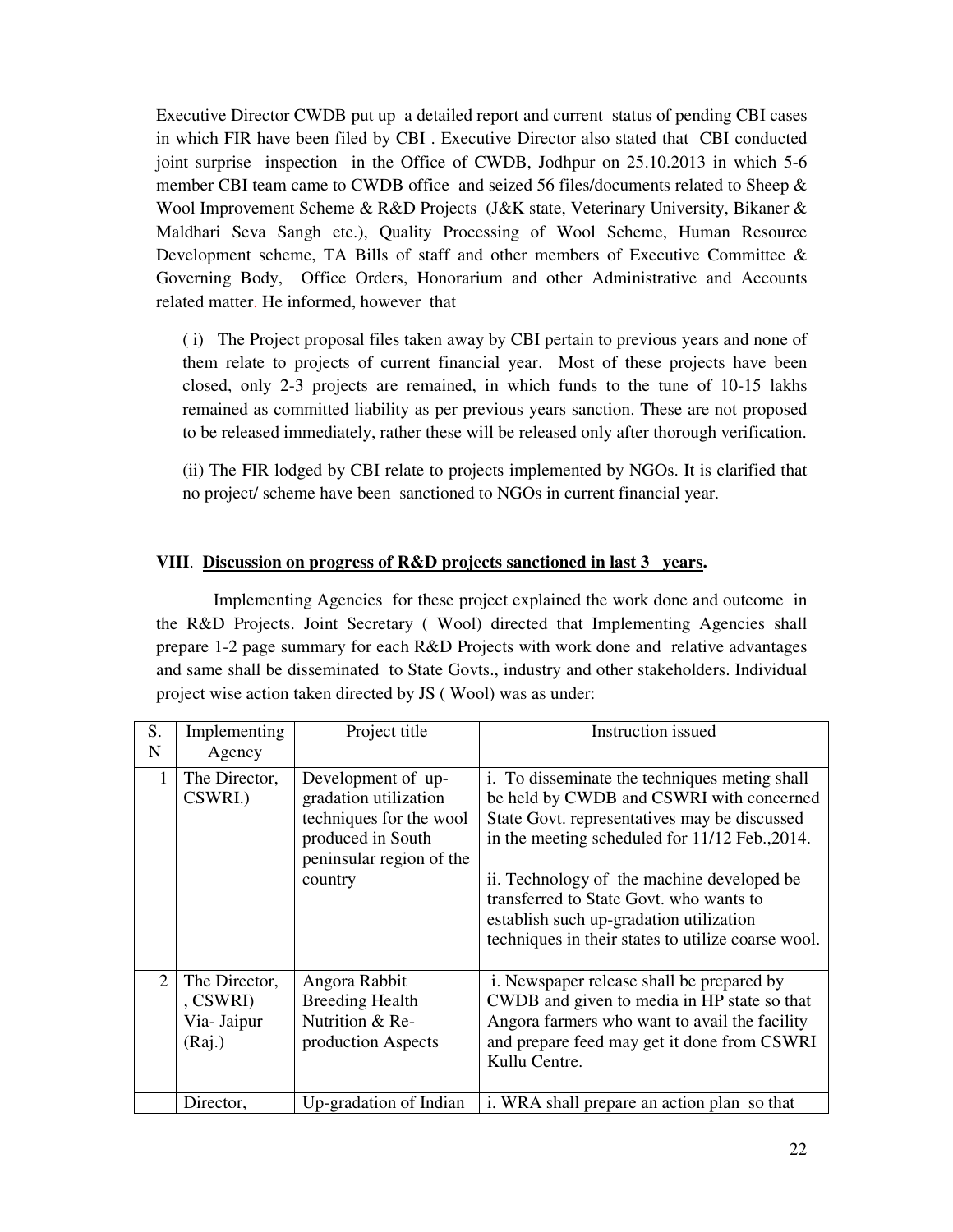| 3              | WRA, Thane                                                            | Wool by Stretching $&$<br>Setting means for value<br>addition and use in<br>apparel purpose                                                                  | R&D development can be used commercially<br>by industry.<br>ii. State Govts. And woolen Industry be                                                                                                                                                                                                                                                                                            |
|----------------|-----------------------------------------------------------------------|--------------------------------------------------------------------------------------------------------------------------------------------------------------|------------------------------------------------------------------------------------------------------------------------------------------------------------------------------------------------------------------------------------------------------------------------------------------------------------------------------------------------------------------------------------------------|
|                |                                                                       |                                                                                                                                                              | informed about techniques by writing letters to                                                                                                                                                                                                                                                                                                                                                |
| $\overline{4}$ | Director,<br>WRA, Thane                                               | Design and<br>Development of High<br>end Fiber using yarn<br>made of special fibres                                                                          | them for which one page write up for each<br>R&D development be submitted by WRA to<br>CWDB.                                                                                                                                                                                                                                                                                                   |
|                |                                                                       | (Angora/Pashmina) and<br>Eri Silk blends.                                                                                                                    | iii Patenting be done where applicable jointly<br>Ministry of Textiles<br>in the name of WRA &                                                                                                                                                                                                                                                                                                 |
| 5              | Director,<br>WRA, Thane                                               | R&D Project proposal<br>on 'Development of<br>thermal responsive<br>high altitude multilayer<br>protective clothing<br>made principally of<br>angora fibre'. | as R&D work have been financed by CWDB,<br>Ministry of Textiles.<br>iv. Newspaper releases and given to media be<br>prepared and published so that Industry and<br>general public is aware about the techniques.                                                                                                                                                                               |
| 6              | College<br>of<br>Veterinary<br>$\&$<br>Animal<br>Science,<br>Bikaner. | R&D<br>Project<br>on<br>"Conservation,<br>propagation<br>and<br>dissemination<br>of<br>Chokla<br>Bikaneri-<br>Sheep for carpet wool<br>production            | i. University shall continue the project with its<br>own resources and continue to do the activity<br>in the field so that local sheep breeders can be<br>benefitted from the development.<br>ii. Good quality breedable rams from the<br>Projects shall be distributed in the field.<br>iii. Suitable Project proposal for the project<br>area may be submitted to CWDB for<br>consideration. |

#### **IX Concept note on Artificial Insemination (AI)**

 Dr. S.M.K. Naqvi, Director, CSWRI presented a concept note on AI technique and also presented item wise rough estimate of nearly Rs. 2.0 Crs / Centre to set up such centers in the states. Joint Secretary ( Wool ) suggested that as Land and building are available with most of the states, this estimate may be re-cast so that only essential required activities/ items are included in the estimate. For these activities, funds may be provided by CWDB to State Govt. after seeking competent authority approval /SFC approval. This initiative should be made a part of the mid-term review of SFC Memo.

Meeting ended with the vote of thanks to the Chair.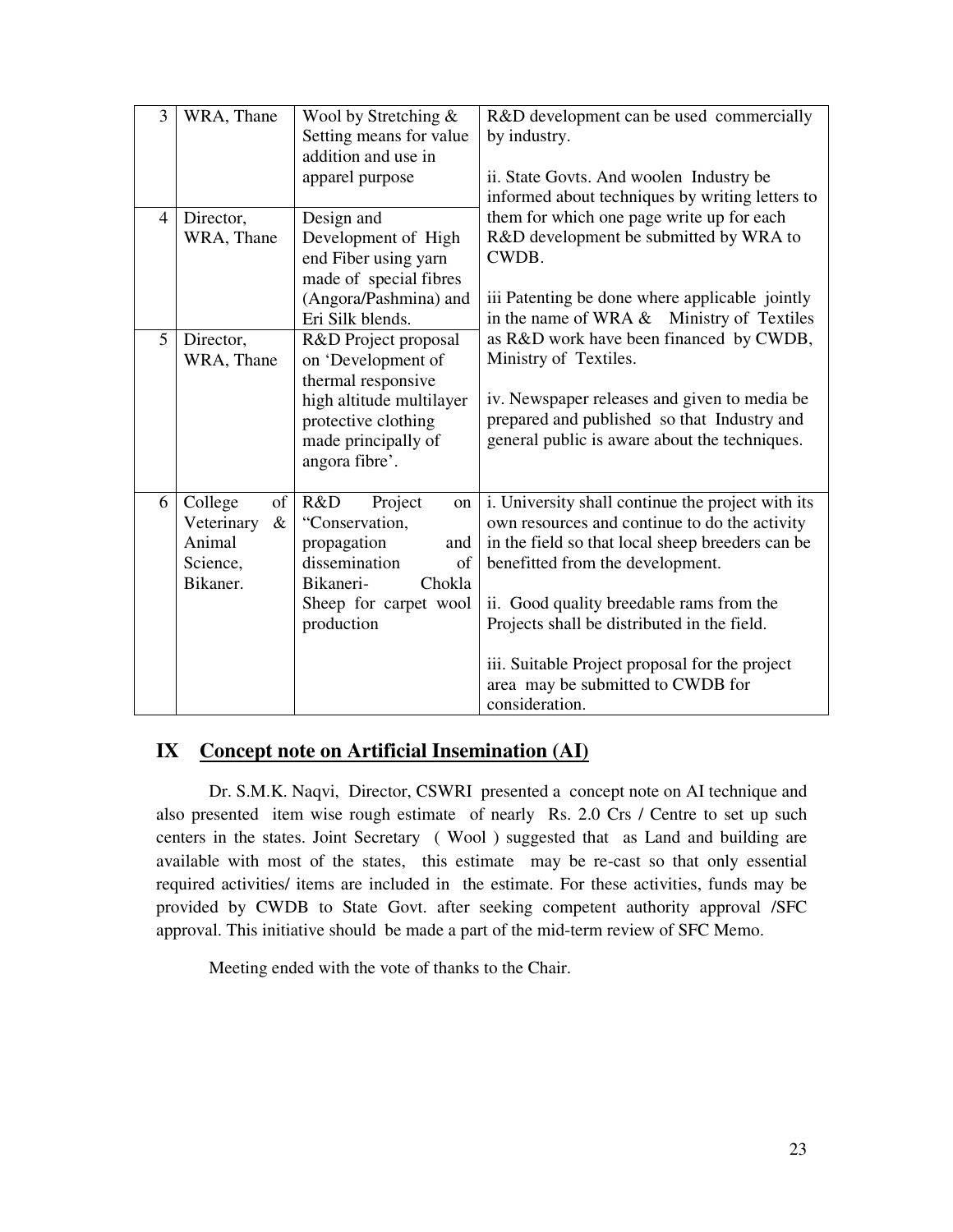### **MINUTES OF 24rd PROJECT COMMITTEE MEETING OF THE CENTRAL WOOL DEVELOPMENT BOARD HELD ON 2nd May,2014 at 11.00 a.m. at JODHPUR**

The  $24<sup>th</sup>$  Project Committee meeting of the CWDB was held on  $2<sup>nd</sup>$  May, 2014 at 11.00 a.m. at Jodhpur under the chairmanship of Shri K.K. Goyal, Executive Director, CWDB to consider and recommend suitable project proposals to the Executive Committee for approval and implementation during current financial year 2014-15 & 2015-16.

Following members/representatives of members of Project Committee participated in the meeting:

- i) Dr. D.B. Shakyawar, Pr. Scientist, CSWRI, Avikanagar, Via Jaipur, Raj.
- ii) Dr. J.P.Nandwani, Sr Vet. Officer, AHD, Jodhpur Rajasthan
- iii) Shri T.R.Rao, Scientist, Wool Research Association, Thane.
- iv) Shri Anurag Purohit, TO, CWDB & Member Secretary/Project Committee.

 Agenda notes along with copies of project proposals were supplied to all the members/ representatives of P.C. members. The Project Committee examined and discussed following project proposals received from different agencies under the schemes of Integrated Wool Improvement & Development Programme (IWIDP) & Quality Processing of Wool (CFC) and HRD:

| SN             | of<br>Name    | Name<br>of      | Total        | Project           | Remarks                                     |
|----------------|---------------|-----------------|--------------|-------------------|---------------------------------------------|
|                | Scheme        | implementing    | project      | Physical unit     |                                             |
|                |               | agency          | cost         |                   |                                             |
| 1              | $\&$<br>Sheep | Karnataka       | 309<br>Rs.   | 1.50<br>lakh      | Submitted the project proposal under        |
|                | Wool          | &<br>Sheep      | lakh for 2   | (3)<br>sheep      | components of Health Care, Breed            |
|                | Improvement   | Wool            | years        | projects<br>each  | Improvement & Adm. Overheads.               |
|                | Scheme        | Development     |              | of $0.50$<br>lakh | Feed Supplement could<br>not be             |
|                | (SWIS)        | Corp. Ltd.,     |              | sheep)            | considered in Karnataka.                    |
|                | (Karnataka)   | <b>Banglore</b> |              |                   |                                             |
|                |               |                 |              |                   |                                             |
| $\overline{2}$ | <b>SWIS</b>   | Uttarakhand     | Rs.          | 1.50<br>lakh      | Submitted the project proposal under        |
|                |               | Sheep<br>&      | 136.40       | sheep             | components of Health Care, Breed            |
|                | (Uttarakhand  | Wool            | lakh for $3$ |                   | Improvement & Adm. Overheads.               |
|                | State)        | Development     | years        |                   | Supplement, Training<br>Feed<br>and         |
|                |               | Board,          |              |                   | Marketing Assistance could not be           |
|                |               | Dehradun        |              |                   | considered.                                 |
|                |               |                 |              |                   |                                             |
| 3              | <b>SWIS</b>   | Rajasthan       | Rs. 35.70    | Strengthening     | The Board has released Rs. 20 lakhs         |
|                |               | Livestock       | laksh        | of one Sheep      | in 2009-10 for strengthening of             |
|                | (Rajasthan    | Development     |              | <b>Breeding</b>   | Fathepur breeding Farm. It is first         |
|                | State)        | Board, Jaipur   |              | Farm<br>at        | proposal from Govt. of Rajasthan            |
|                |               |                 |              | Fathepur.         | under 12 <sup>th</sup> Plan scheme of CWDB. |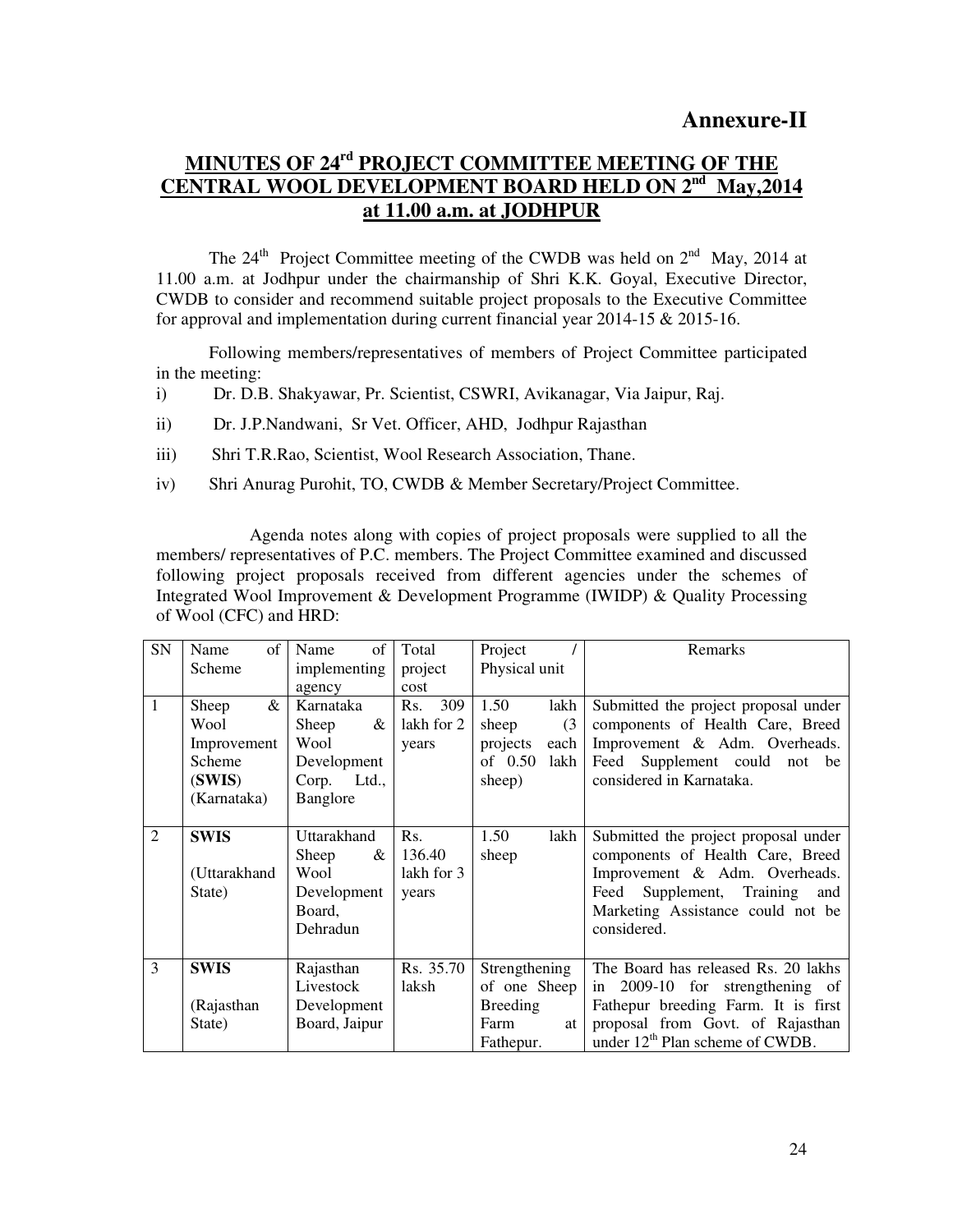| $\overline{4}$ | <b>SWIS</b><br>(Ladakh<br>region)                                                      | Ladakh<br>Autonomous<br>Hill<br>Development<br>Council,<br>Kargil                    | Demande<br>d Rs. 377<br>lakhs but<br>as per Rs.<br>135 lakh<br>only                                     | 0.50<br>lakh<br>eligible<br>sheep<br>for<br>Feed<br>Supplement                                     | $42nd$ EC meeting has already approved<br>feed supplement to 50,000 sheep of<br>Kargil area with grant of Rs. 135<br>lakhs. (Rs. 3/- X 90 days X 50,000<br>sheep)                                                                |
|----------------|----------------------------------------------------------------------------------------|--------------------------------------------------------------------------------------|---------------------------------------------------------------------------------------------------------|----------------------------------------------------------------------------------------------------|----------------------------------------------------------------------------------------------------------------------------------------------------------------------------------------------------------------------------------|
| $\overline{5}$ | <b>SWIS</b><br>$(J & K$ State)                                                         | J. & K. State<br>Sheep<br>&<br>Sheep<br>Product<br>Development<br>Board,<br>Srinagar | Demande<br>d Rs. 72<br>lakhs for<br>Grading<br>$\&$<br>Mkt.<br>assistanc<br>e.                          | Assistance for<br>4 lakhs sheep<br>under<br>other<br>than approved<br>components.                  | Proposal was considered in last EC<br>(43) meeting and it was suggested to<br>put up after reconsideration by next<br>Project Committee of CWDB for<br>further decision.                                                         |
| 6              | Mini<br>$\ensuremath{\mathit{farm}}$<br>under Angora<br>Wool<br>Development<br>Scheme  | Deptt. of<br>Animal<br>Husbandry &<br>Veterinary,<br>Govt. of<br>Nagaland            | Demande<br>d<br>Rs.<br>19.37<br>lakhs                                                                   | 1 Mini Farm<br>project<br>$\left($<br>10<br>families<br>$\&$<br>200<br>rabbits)<br>for three years | Establishment of one Mini Angora<br>Rabbit Farm<br>(10)<br>families),<br>one<br>Integrated Angora Rabbit Germplasm<br>Centre (GPC) to cover 100 rabbits.<br>Provision of Rs. 12.54 lakh for<br>Training Centre for manufacturing |
| $\overline{7}$ | <b>GPC</b><br>$\&$<br>Training<br>Centre under<br>Angora Wool<br>Development<br>Scheme | Deptt. of<br>Animal<br>Husbandry &<br>Veterinary,<br>Govt. of<br>Nagaland,<br>Kohima | Rs.<br>27.446<br>lakh<br>(GPC)<br>$4.906 + 1$<br>lakh for<br>machine<br>& 12.54<br>lakh for<br>Training | GPC,<br>$\mathbf{1}$<br>procuring<br>Spinning<br>Charkhas<br>&<br>training<br>one<br>centre        | woolen products to train 40 persons in<br>a year. Rs. one lakh for installation of<br>wool processing machine.                                                                                                                   |
| 8              | Term<br>Short<br>Training<br>programme                                                 | <b>Bhutti</b><br>Weavers<br>Coop. Society<br>Ltd.,<br>Kullu<br>(reputed NGO)         | Rs. 12.54<br>lakh<br>to<br>40<br>train<br>persons                                                       | 1 Short term<br>Training<br>Centre                                                                 | 4 batches having 10 persons each<br>batch for 3 months to train total 40<br>trainees with assistance of Rs. 12.54<br>lakh.                                                                                                       |
| 9              | Quality<br>Processing of<br>Wool scheme<br>(Q&P)<br>Scheme)                            | H.P.<br>State<br>Wool<br>Procurement<br>& Mkt. Fed.<br>Ltd., Shimla                  | 50<br>Rs.<br>lakhs                                                                                      | 10<br>Sheep<br>Shearing<br>Machines with<br>accessories.                                           | Demanded service kit, abrasive cloth<br>& uniforms for shearers also with<br>other spare parts.                                                                                                                                  |
| 10             | Q&P Scheme                                                                             | Gujarat Sheep<br>&<br>Wool<br>Development<br>Ltd.,<br>Corp.<br>Gandhinagar           | 15<br>Rs.<br>lakhs                                                                                      | 10<br>Sheep<br>Shearing<br>Machines with<br>accessories.                                           | GUSHEEL have expert shearers and<br>had 15 old shearing machines.                                                                                                                                                                |
| 11             | Q&P Scheme                                                                             | Animal<br>Husbandry<br>Deptt.,<br>Govt.<br>of<br>U.P.,<br>Lucknow.                   | 50<br>Rs.<br>lakhs                                                                                      | $\overline{2}$<br>Sheep<br>Shearing<br>Machines with<br>accessories.                               | Demanded grinders and assistance for<br>repairing of 15 old machines with<br>other spare parts.                                                                                                                                  |
| 12             | <b>HRD</b><br>Training<br>in<br>Sheep<br>AI<br>technology                              | Central<br>Sheep<br>&<br>Wool<br>Research<br>Institute.                              | Rs.<br>$\overline{4}$<br>laksh                                                                          | 4 AI training<br>Centres.                                                                          | Submitted proposal as per decision of<br>last EC meeting and Success Indicator<br>under RFD for 2014-15.                                                                                                                         |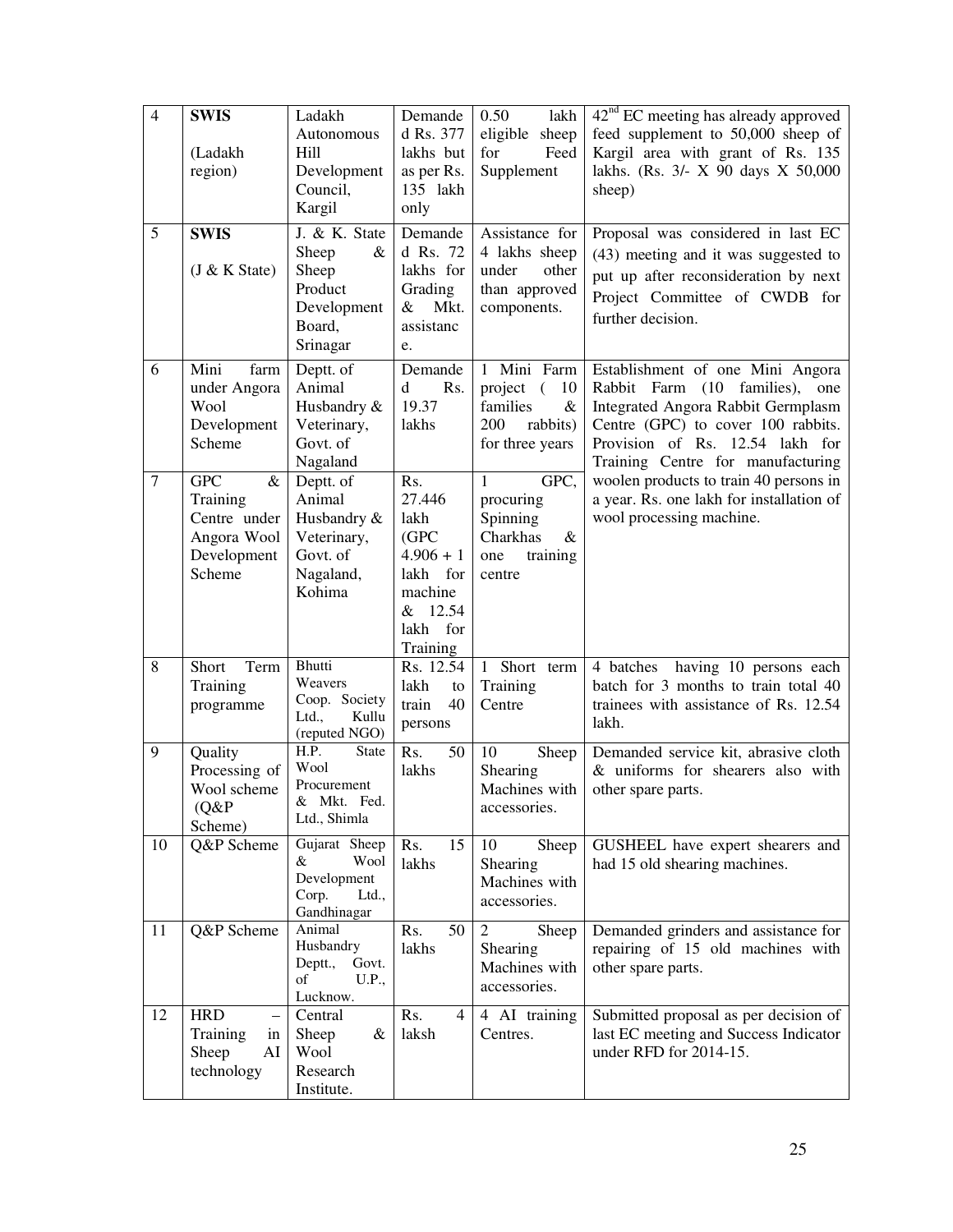After examining each project, the Project Committee recommended following project proposals to the Executive Committee (EC) for consideration and approval/ implementation during 2014-15  $& 2015$ -16, as under :

#### 3. Name of Scheme: Sheep & Wool Improvement Scheme (SWIS)

| Total        | Project       |      | Recommendation of Project Committee                                |
|--------------|---------------|------|--------------------------------------------------------------------|
| project cost | Physical unit |      |                                                                    |
| 309<br>Rs.   | 1.50          | lakh | Recommended to provide financial assistance for health care and    |
| lakh for 2   | sheep         | (3)  | overhead expenses except the ongoing project area to avoid the     |
| years        | projects each |      | duplicity for $1.50$ lakh sheep for 3 projects of $0.50$ sheep per |
|              | of 0.50 lakh  |      | project.                                                           |
|              | sheep)        |      | The financial assistance shall be as –                             |
|              |               |      |                                                                    |
|              |               |      | 1-Health care @ Rs.18/sheep / year- Rs.18X1.50 lakh= Rs.27.00      |
|              |               |      | lakhs for FY2014-15 and Rs.27.00 lakh for FY2015-16                |
|              |               |      | 2-Purchase of 250 Rams-Rs.12.50 lakh                               |
|              |               |      | 3- Overhead expenses @ Rs.5/sheep for 1.50 lakh sheep= Rs.7.50     |
|              |               |      | for FY2014-15 and Rs. 7.50 lakh for FY2015-16.                     |
|              |               |      |                                                                    |
|              |               |      | Total-81.50 lakhs for FY 2014-15 and 2015-16                       |

#### **A. Karnataka Sheep & Wool Development Corp. Ltd., Banglore**

#### B. **Uttarakhand Sheep & Wool Development Board, Dehradun**:

| of<br>Name   | Total project   | Project      | Recommendation of Project Committee                 |
|--------------|-----------------|--------------|-----------------------------------------------------|
| implementing | cost            | Physical     |                                                     |
| agency       |                 | unit         |                                                     |
| Uttarakhand  | Rs.<br>136.40   | 1.50<br>lakh | Recommended to provide financial assistance for     |
| Sheep & Wool | for $3$<br>lakh | sheep        | health care and overhead expenses (except the       |
| Development  | years           |              | ongoing project area to avoid the duplicity) for    |
| Board,       |                 |              | 1.50 lakh sheep                                     |
| Dehradun     |                 |              |                                                     |
|              |                 |              | 1-Health care @ Rs.18/sheep / year- Rs.18X1.50      |
|              |                 |              | lakh = $Rs.27.00$ lakhs for $FY2014-15$             |
|              |                 |              | 2. Strengthening of breeding Farm Pithora Garh/     |
|              |                 |              | Bagheshwar at cost of Rs. 20 Lakhs.                 |
|              |                 |              | 2- Overhead expenses @ Rs.5/sheep for 1.50 lakh     |
|              |                 |              |                                                     |
|              |                 |              | sheep= $Rs.7.50$ for $FY2014-15$                    |
|              |                 |              | 3- Training Program/ Camp for basic Sheep           |
|              |                 |              | Husbandry training in sheep Husbandry (Cost@        |
|              |                 |              | $Rs.0.40$ lakh per training)= $Rs.8.00$ lakh (under |
|              |                 |              | <b>HRD</b> Scheme)                                  |
|              |                 |              |                                                     |
|              |                 |              | Total – Rs.62.50 lakh                               |
|              |                 |              | The IA shall submit district wise sheep population  |
|              |                 |              | to be covered under the project.                    |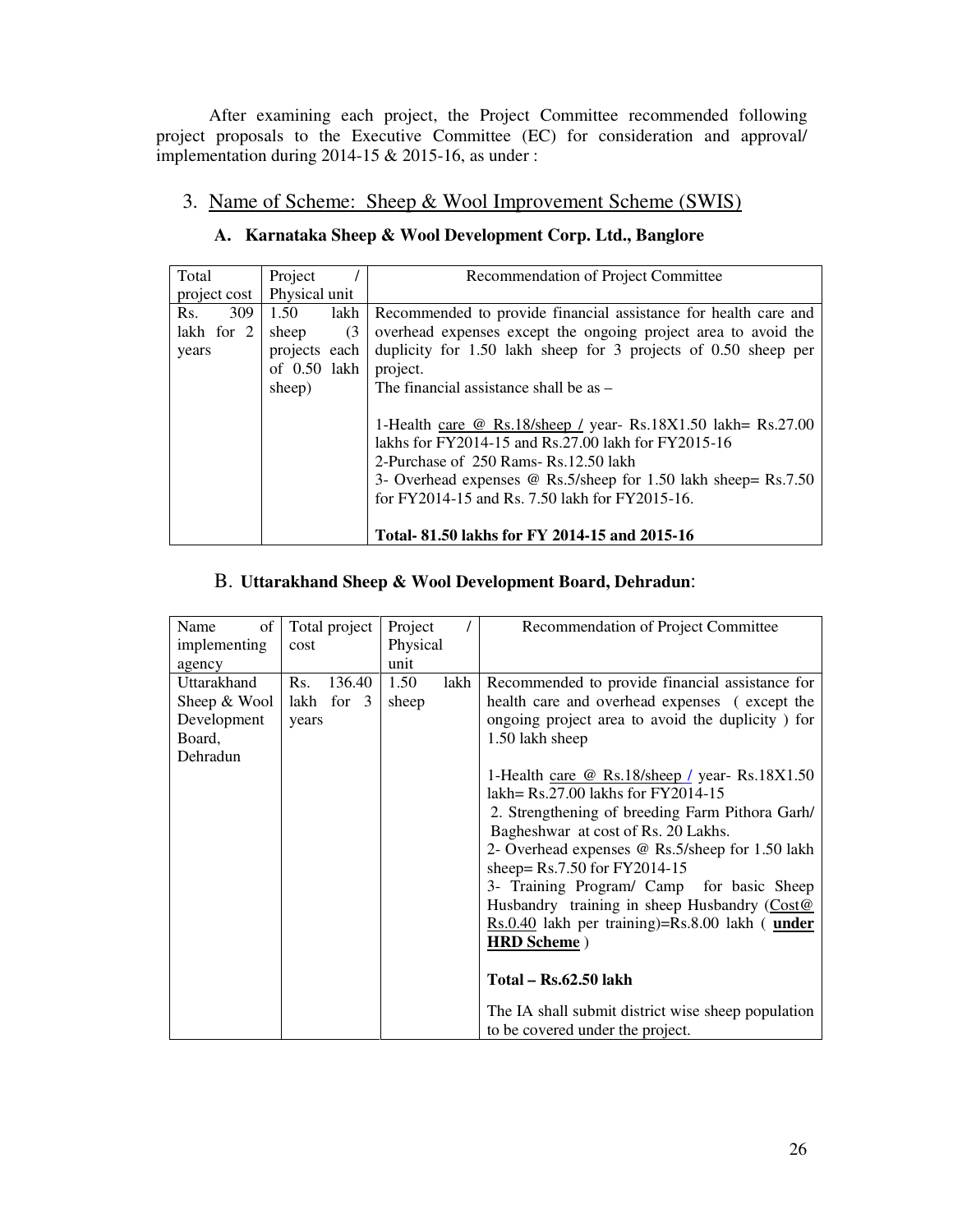#### **C. Rajasthan Livestock Development Board, Jaipur**

| Name<br>ot    | Total     | Project       | Recommendation of Project Committee         |
|---------------|-----------|---------------|---------------------------------------------|
| implementing  | project   | Physical unit |                                             |
| agency        | cost      |               |                                             |
| Rajasthan     | Rs. 35.70 | Strengthening | PC members agreed with the proposal and     |
| Livestock     | laksh     | of one Sheep  | recommend to sanction Rs. 20 Lakhs as per   |
| Development   |           | Breeding Farm | scheme guidelines. It shall not be used for |
| Board, Jaipur |           | at Fathepur.  | repairs of quarters as mentioned in the     |
|               |           |               | proposal.                                   |

#### **D. Ladakh Autonomous Hill Development Council, Kargil**

|                    | Total project cost   Project / Physical unit | Recommendation of Project Committee                                                                    |  |  |
|--------------------|----------------------------------------------|--------------------------------------------------------------------------------------------------------|--|--|
|                    |                                              | Demanded Rs. 0.50 lakh eligible sheep $\vert$ As 42 <sup>nd</sup> EC meeting has already approved feed |  |  |
|                    | 377 lakhs but as for Feed Supplement         | supplement to 50,000 sheep of Kargil area with                                                         |  |  |
| per Rs. $135$ lakh |                                              | grant of Rs. 135 lakhs. (Rs. $3/- X$ 90 days X                                                         |  |  |
| only               |                                              | 50,000 sheep) therefore no action is to be taken.                                                      |  |  |

#### **E. J. & K. State Sheep & Sheep Product Development Board, Srinagar**

| Total project cost   Project / Physical unit | Recommendation of Project Committee                                                                                                                                          |  |  |  |  |  |
|----------------------------------------------|------------------------------------------------------------------------------------------------------------------------------------------------------------------------------|--|--|--|--|--|
| & Mkt. assistance.   approved components.    | Demanded Rs. 72 Assistance for 4 lakhs PC did not consider the proposal as the<br>lakhs for Grading   sheep under other than   component is not part of the present approved |  |  |  |  |  |
|                                              | scheme.                                                                                                                                                                      |  |  |  |  |  |

### **2. Angora Wool Development Scheme**

#### **I. Deptt. of Animal Husbandry & Veterinary, Govt. of Nagaland**

| Name of Scheme                                                  |      |      | Total project cost                          | Recommendation of Project Committee            |  |  |
|-----------------------------------------------------------------|------|------|---------------------------------------------|------------------------------------------------|--|--|
| Mini                                                            | farm |      | under Demanded Rs. 19.37                    | PC recommended the project of 1 Mini           |  |  |
| Angora                                                          |      | Wool | <b>lakhs</b>                                | angora farm for 10 families with the financial |  |  |
| <b>Development Scheme</b>                                       |      |      |                                             | assistance as per the scheme norms of          |  |  |
|                                                                 |      |      |                                             | CWDB.                                          |  |  |
| GPC & Training Centre   Rs. 27.446 lakh (GPC                    |      |      |                                             | PC recommended the project of GPC,             |  |  |
| under <b>Angora</b> Wool $\vert 4.906 + 10.00 \text{ lakh}$ for |      |      | processing machine and training center with |                                                |  |  |
| <b>Development Scheme</b>                                       |      |      | machine $\&$ 12.54 lakh                     | the financial assistance as per the scheme     |  |  |
|                                                                 |      |      | for Training)                               | norms of CWDB.                                 |  |  |

Note : Representative from State Govt. Shall be invited to attend the Executive Committee meeting to explain feasibility of the project.

#### **3. HRD & Promotional Activities under IWIDP**

#### **i. Bhutti Weavers Coop. Society Ltd., Kullu (reputed NGO)**

|            | Total project   Project / Physical | Recommendation of Project Committee                                          |
|------------|------------------------------------|------------------------------------------------------------------------------|
| cost       | unit                               |                                                                              |
| Rs.        |                                    | 12.54 1 Short term   PC recommended that as CWDB has its own training Centre |
|            | lakh to train Training Centre      | in Kullu, Society may engage the passed out trainees from                    |
| 40 persons |                                    | CWDB training center or may recommend the name of                            |
|            |                                    | trainees for training which will be considered by CWDB as                    |
|            |                                    | per selection procedure.                                                     |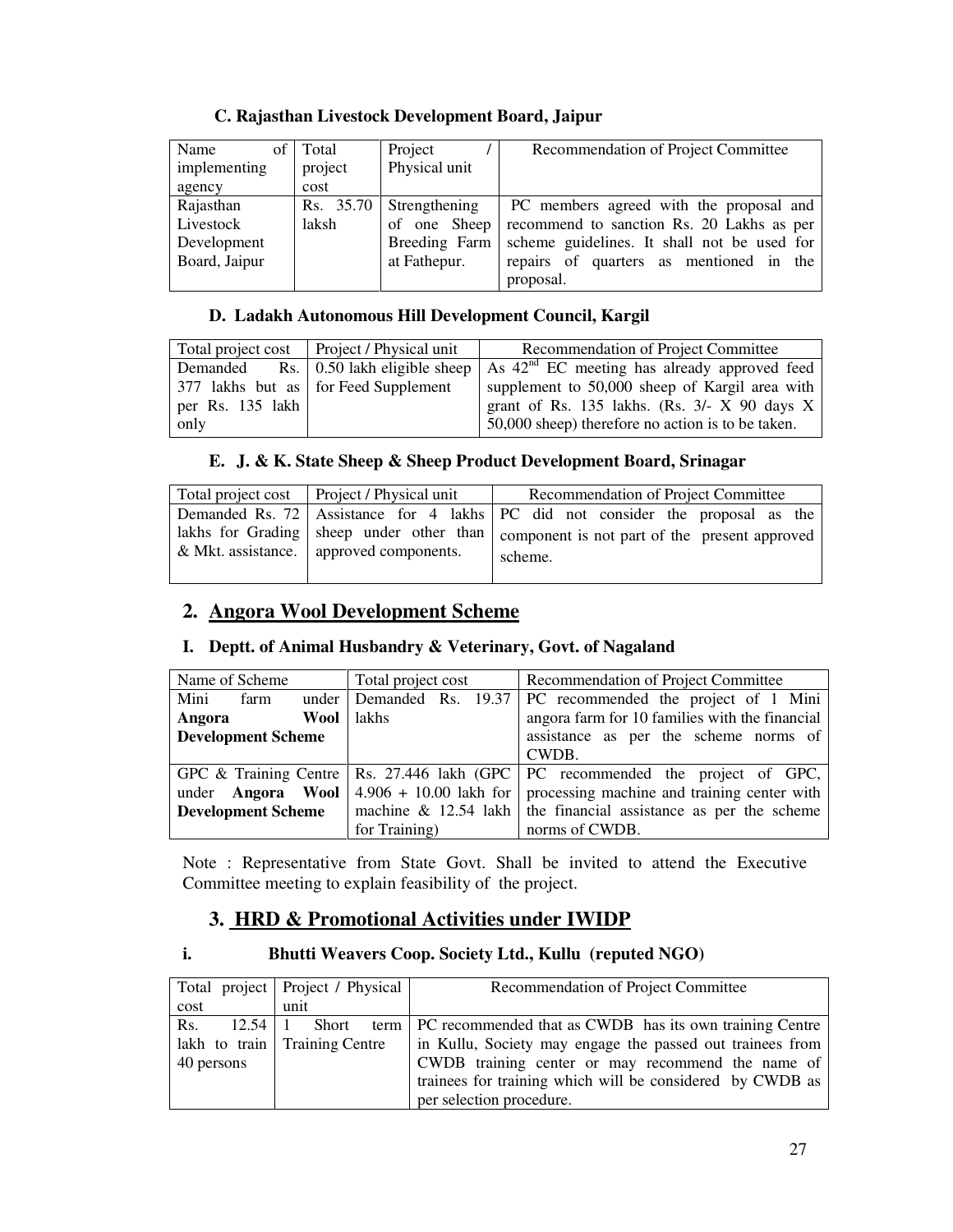|         | Total project   Project / Physical | Recommendation of Project Committee                                                |
|---------|------------------------------------|------------------------------------------------------------------------------------|
| cost    | unit                               |                                                                                    |
|         |                                    | Rs. 4.0 Lakh   4 Short term   PC recommended these training program with financial |
|         |                                    | to train $40$   Training In AI   assistance of Rs. 4.0 Lakhs.                      |
| persons | technique s                        |                                                                                    |

#### **ii. Central Sheep and Wool Research Institute , Avikanagar**.

### **4. Quality Processing of Wool (CFC)**

#### **i. H.P. State Wool Procurement & Mkt. Fed. Ltd., Shimla**

| Total        | Project / Physical unit |    |                 | Recommendation of Project Committee |                                                           |
|--------------|-------------------------|----|-----------------|-------------------------------------|-----------------------------------------------------------|
| project cost |                         |    |                 |                                     |                                                           |
| Rs.          | 50                      | 10 | Sheep           | Shearing                            | PC recommended to procure 10 new sheep shearing           |
| lakhs        |                         |    | <b>Machines</b> | with                                | machine with accessories with the financial assistance as |
|              |                         |    | accessories.    |                                     | below-                                                    |
|              |                         |    |                 |                                     | 1. Sheep shearing plant with flexible drive-8.00 lakh     |
|              |                         |    |                 |                                     | 2. Flexible Drive(20)-Rs. 4.00 lakh                       |
|              |                         |    |                 |                                     | 3. Hand pieces (20)-Rs. 7.60 lakh                         |
|              |                         |    |                 |                                     | 4.Combs(600 nos)-Rs.9.60 lakh                             |
|              |                         |    |                 |                                     | 5. Cutters (1200) - Rs. 6.00 lakh                         |
|              |                         |    |                 |                                     | 6. Grinder Unit(5)- $Rs.5.00$ lakh                        |
|              |                         |    |                 |                                     |                                                           |
|              |                         |    |                 |                                     | Total- Rs.40.20 lakh. Other Items are consumables and     |
|              |                         |    |                 |                                     | be procured by the Implementing Agencies at their         |
|              |                         |    |                 |                                     | own.                                                      |

#### **i. Gujarat Sheep & Wool Development Corp. Ltd., Gandhinagar**

| Total        | Project / Physical unit |              | Recommendation of Project Committee |  |                                                                  |  |  |  |  |  |
|--------------|-------------------------|--------------|-------------------------------------|--|------------------------------------------------------------------|--|--|--|--|--|
| project cost |                         |              |                                     |  |                                                                  |  |  |  |  |  |
| Rs.          | $15 \pm 10$             | Sheep        |                                     |  | Shearing PC recommended to procure 10 new sheep shearing         |  |  |  |  |  |
| lakhs        | Machines                |              |                                     |  | with   machine with accessories with the financial assistance of |  |  |  |  |  |
|              |                         | accessories. |                                     |  | Rs.15.00 lakh                                                    |  |  |  |  |  |

#### **ii. Animal Husbandry Deptt., Govt. of U.P., Lucknow**

| Total        | Project / Physical unit |              |  | Recommendation of Project Committee                                  |
|--------------|-------------------------|--------------|--|----------------------------------------------------------------------|
| project cost |                         |              |  |                                                                      |
| Rs.          | 50                      | Sheep        |  | Shearing   PC did not recommend providing funds for the repairing of |
| lakhs        |                         | Machines     |  | with   old shearing machines, emery paper, diesel and kit etc        |
|              |                         | accessories. |  | Total Funds shall not be more than Rs. 10 Lakhs for                  |
|              |                         |              |  | purchasing of two new sheep shearing machine along with              |
|              |                         |              |  | accessories.                                                         |

Meeting ended with the vote of thanks to the chair.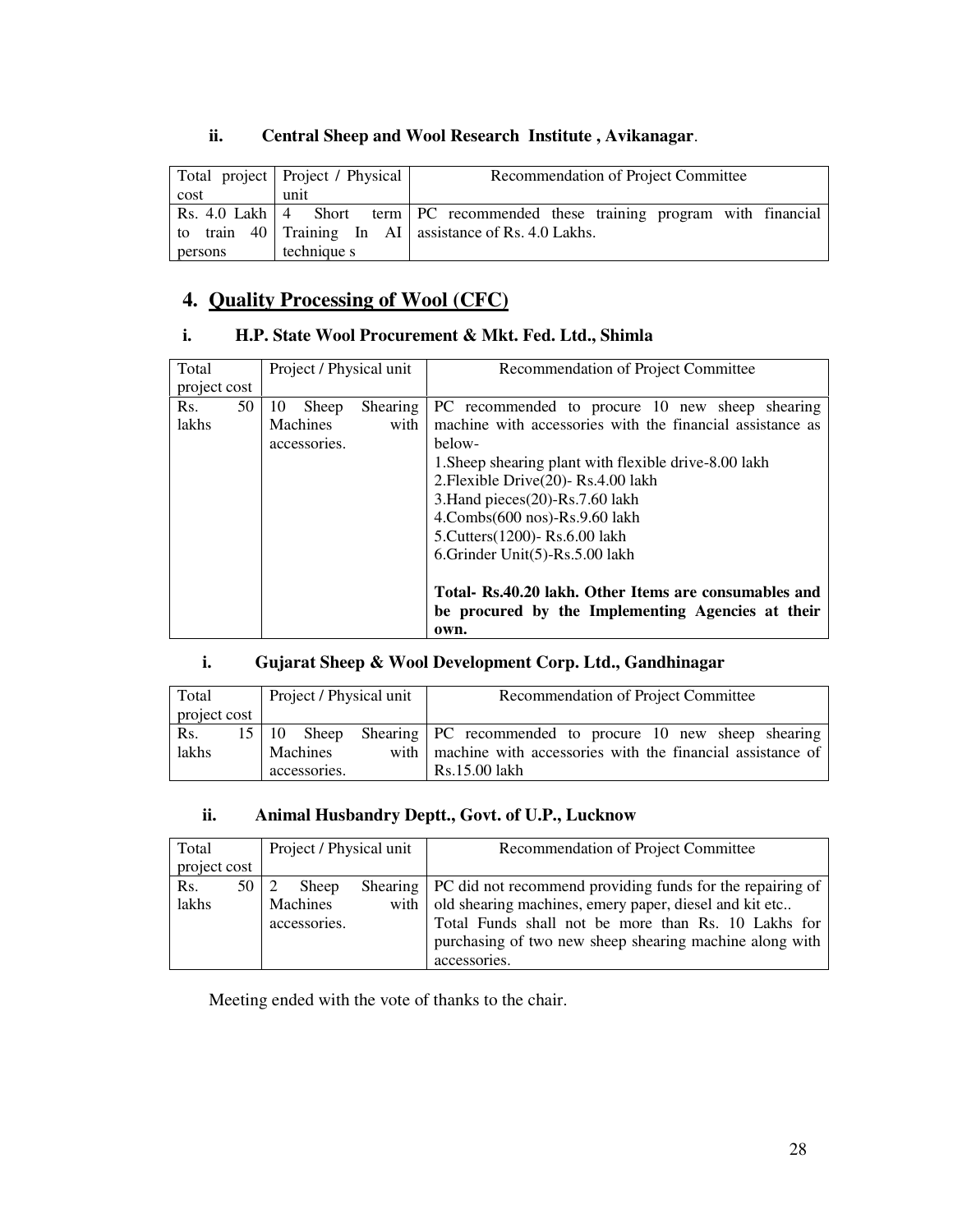## **MINUTES OF 25th PROJECT COMMITTEE MEETING OF THE CENTRAL WOOL DEVELOPMENT BOARD HELD ON 20-05-2014 at 11.30 a.m. at JODHPUR**

The 25<sup>th</sup> Project Committee meeting of the CWDB was held on 20<sup>th</sup> May,2014 at 11.30 a.m. at Jodhpur under the chairmanship of Shri K.K. Goyal, Executive Director, CWDB to consider and recommend suitable project proposals to the Executive Committee for necessary approval and implementation during financial year 2014-15 & 2015-16.

A. Following members/representatives of Project Committee participated in the meeting:

- i) Shri K.K. Goyal, Executive Director, CWDB
- ii) Dr. D.B. Shakyawar, Pr. Scientist, CSWRI, Avikanagar, Via Jaipur, Raj.
- iii) Dr. J. P. Nandwani, Sr. Vet. Officer, Office of the Addl. Director, Animal Husbandry Deptt., Govt. of Raj. Jodhpur
- iv) Shri Anurag Purohit, TO, CWDB & Member Secretary, Project Committee.

 Agenda notes along with copies of project proposals were supplied to all the members/ representatives of Project Committee members. The Project Committee examined and discussed project proposals received from different agencies under the schemes of Integrated Wool Improvement & Development Programme (IWIDP) & Quality Processing of Wool (CFC).

 After examining each project proposals as recommended by concerned Scheme incharges of CWDB, the Project Committee recommended following project proposals to the Executive Committee (EC) for consideration and approval/ implementation during 2014-15 & 2015-16, as under :

| of<br>Name    | Total            | Project                                     | Remarks                                                   | Recommendation of          |
|---------------|------------------|---------------------------------------------|-----------------------------------------------------------|----------------------------|
|               |                  | implementing   project cost   Physical unit |                                                           | Project Committee          |
| agency        | per<br>as        | proposed                                    |                                                           |                            |
|               | proposal         |                                             |                                                           |                            |
| H.P.<br>State | 120<br><b>Rs</b> | Procurement                                 | Additional<br>component The                               | PC.                        |
| Wool          | lakhs            |                                             | for $\vert$ of 2,400 stud under existing SWIS recommended |                            |
| Procurement   | 2400<br>rams     | rams                                        | under project of 4 lakh sheep for procurement of 500      |                            |
| & Mkt. Fed.,  | $\omega$<br>Rs.  | <b>Breed</b>                                | distribution of $2400$ rams                               | stud<br>under<br>rams      |
| Shimla        | $5,000/-$        | Improvement                                 | during $12^{\text{th}}$<br>Plan                           | for SWIS<br>for<br>project |

**Scheme: Sheep & Wool Improvement Scheme (SWIS)**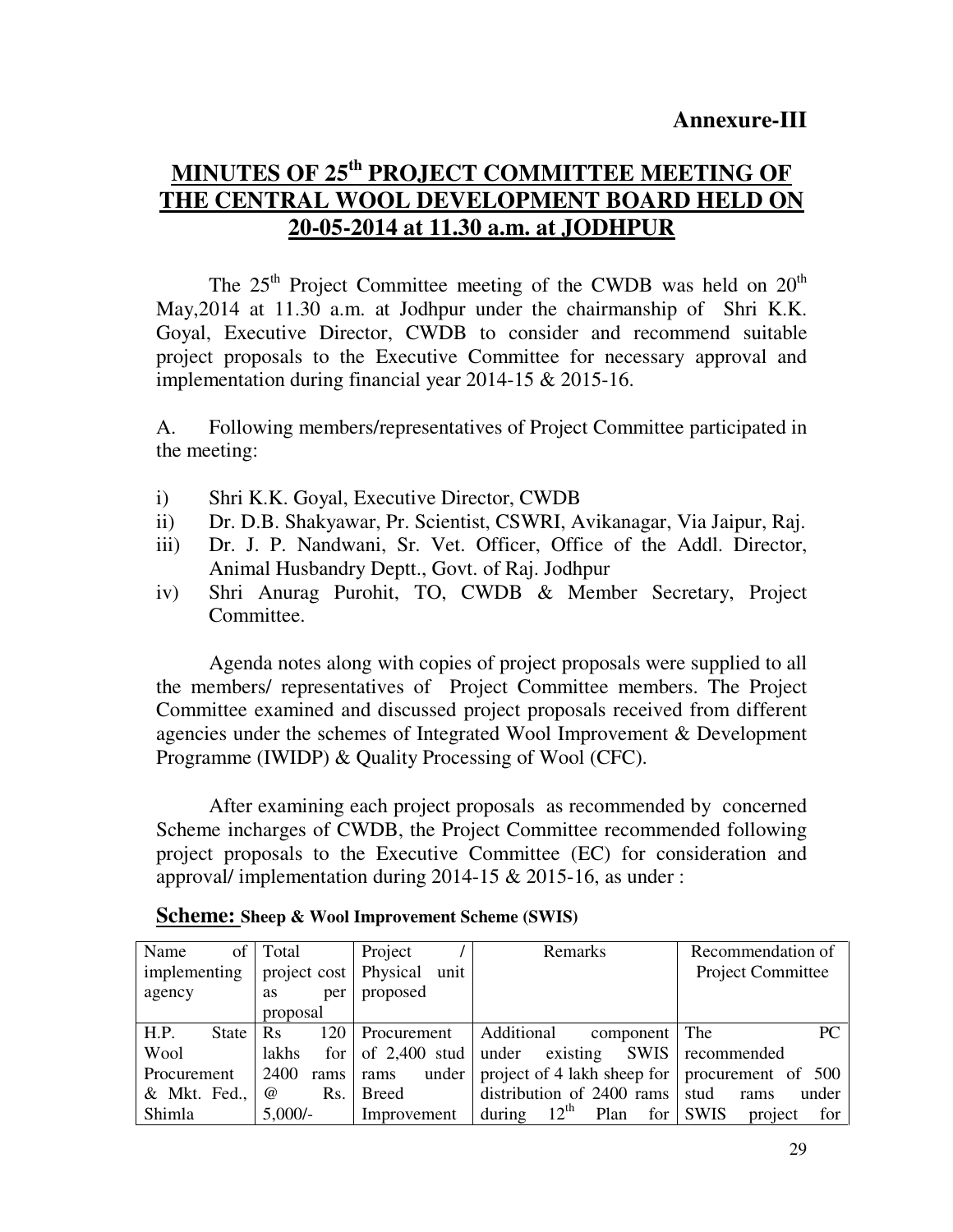|             | ram.                      |                  | success of the project.                | financial<br>total      |
|-------------|---------------------------|------------------|----------------------------------------|-------------------------|
|             |                           |                  |                                        | assistance of Rs. 25    |
|             |                           |                  |                                        | Lakhs                   |
| Uttarakhand | 12.50<br>R <sub>s</sub> . | Distribution     | Considering<br>additional              | <b>PC</b><br>The        |
| Sheep<br>&  | $lakh$ under              | of $250$<br>stud | component under Breed                  | 250<br>recommended      |
| Wool        | <b>Breed</b>              | Rs.<br>@<br>rams | Improvement<br>for                     | under<br>stud<br>rams   |
| Development | Improveme                 | $5,000/-$<br>ram | distribution of $250$ stud             | Breed Improvement       |
| Board,      | nt                        | (additional)     | rams @ Rs. $5,000/-$ ram               | component for total     |
| Dehradun    |                           | component)       | earlier<br>alongwith                   | financial assistance of |
|             |                           |                  | recommended project of Rs. 12.5 Lakhs. |                         |
|             |                           |                  | 1.50 lakh sheep under                  |                         |
|             |                           |                  | components of Health                   |                         |
|             |                           |                  | Care, strengthening of one             |                         |
|             |                           |                  | Breeding Farm, Training                |                         |
|             |                           |                  | and Adm. Overheads.                    |                         |

# **Scheme: HRD & Promotional Activity**

| of<br>Name             | project<br>Total       | Project          | Remarks                      | Recommendation                      |
|------------------------|------------------------|------------------|------------------------------|-------------------------------------|
| implementing           | cost<br>as<br>per      | Physical<br>unit |                              | of Project                          |
| agency                 | proposal               | proposed         |                              | Committee                           |
| <b>CWDB</b>            | lakhs<br>Rs. 130       | Fibre<br>Optical | Procurement of Optical       | The<br>Project                      |
| Procurement            | for each labs of       | Diameter         | Fibre Diameter Analyzer      | Committee                           |
| of OFDA for            | <b>CWDB</b><br>at      | Analyzer         | (OFDA)-4000                  | recommended<br>to                   |
| Wool Testing           | $\&$<br><b>Bikaner</b> | (OFDA)-4000      | equipment to test fibre      | procure<br>Optical                  |
| Lab<br>at              | Kullu                  | and Gloss meter  | diameter and<br>length       | Fibre<br>Diameter                   |
| <b>Bikaner</b><br>$\&$ |                        | (Luster Meter)   | <b>Gloss</b><br>and<br>meter | $(OFDA)$ -<br>Analyzer              |
| Kullu<br>and           |                        |                  | Meter)<br>for<br>(Luster)    | 4000<br>equipment                   |
| <b>Gloss</b><br>meter  |                        |                  | Wool Testing Centre          | Gloss meter<br>and                  |
| (Luster                |                        |                  | Bikaner and Weaving          | (Luster Meter) for                  |
| Meter)                 |                        |                  | Designing<br>and             | Bikaner and Kullu                   |
|                        |                        |                  | Training<br>Centre,          | Labs<br>with<br>total               |
|                        |                        |                  | Kullu. Gloss meter is        | procurement<br>cost                 |
|                        |                        |                  | for<br>equipment<br>an       | of RS. 2.60 Crs.                    |
|                        |                        |                  | measuring luster<br>of       | These equipments                    |
|                        |                        |                  | which is<br>wool<br>an       | will be procured,                   |
|                        |                        |                  | essential property to        | installed<br>and                    |
|                        |                        |                  | decide price of wool.        | commissioned<br>by                  |
|                        |                        |                  |                              | WRA, Thane.                         |
| Rajasthan              | Rs. 60,000/-           | Training         | To train 30 shepherds        | PC<br>The                           |
| Livestock              |                        | programme<br>for | at Raj. State Livestock      | recommended                         |
| Development            |                        | Sheep            | Management<br>&              | training                            |
| Board, Jaipur          |                        | management       | Training<br>Institute,       | programme<br>with                   |
|                        |                        | techniques       | Jaipur for five days         | Rs.<br>of<br>cost                   |
|                        |                        | breeders.        | duration.                    | 60,000.                             |
| <b>SKUAST-K</b>        | Contribution of        | To sponsor one   | Sher-e-Kashmir               | PC<br>The                           |
| Srinagar               | Rs. 6 lakhs for        | Seminar<br>in    | University<br>of             | recommended<br>to                   |
|                        | sponsoring             | of<br>month      | Agriculture Science &        | contribute<br>Rs.<br>$\overline{4}$ |
|                        | Seminar                | Nov.2014.        | Technology<br>οf             | lakhs to organize                   |